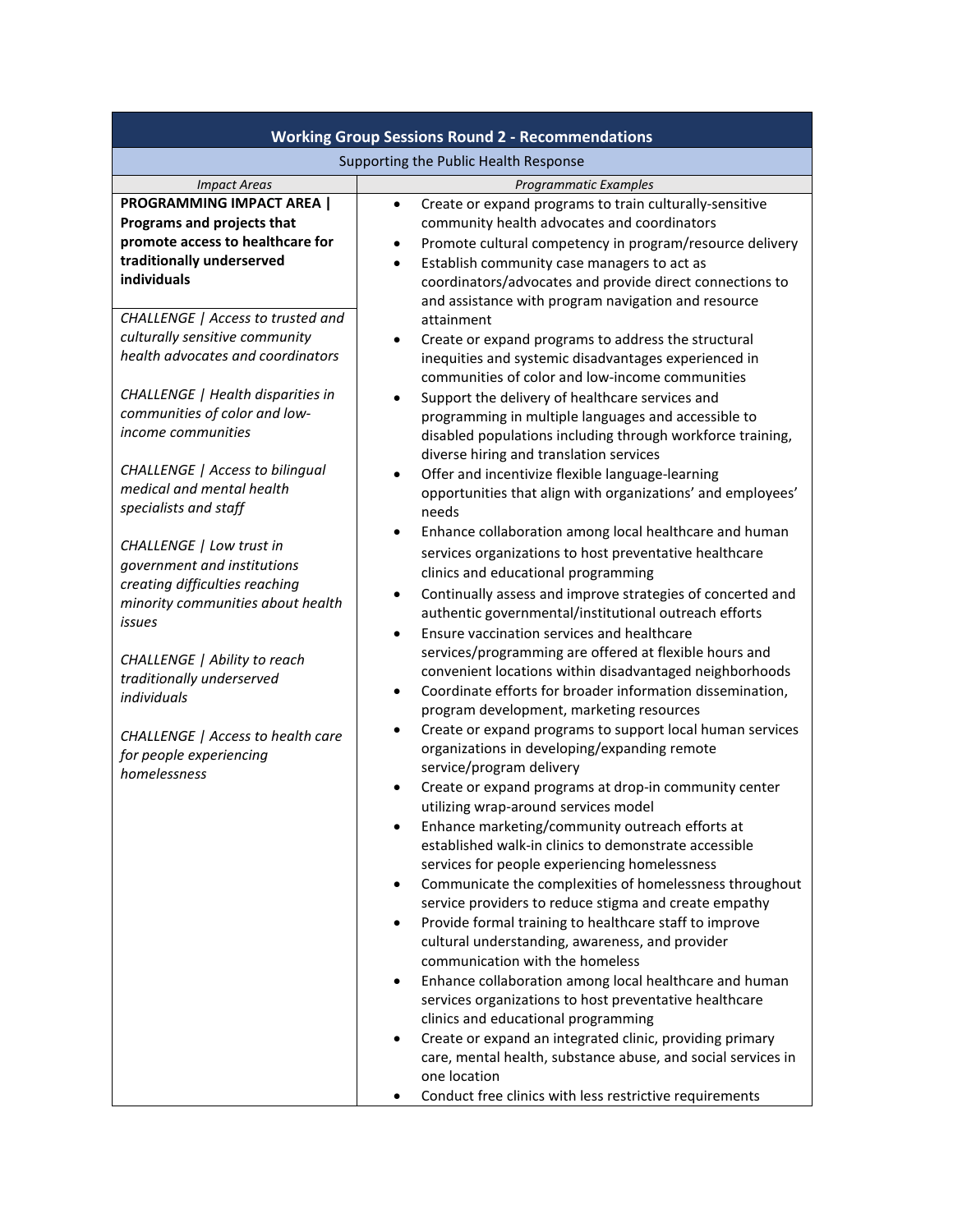| <b>PROGRAMMING IMPACT AREA  </b><br>Programs and projects that<br>support mental and emotional<br>health<br>CHALLENGE   Insufficient support<br>for mental health issues                                                                                                                                                                                       | Create or expand programs that support mental health<br>$\bullet$<br>education and awareness<br>Promote cultural competency in program/resource delivery<br>$\bullet$<br>to address racial barriers to mental healthcare access<br>Create or expand programs to retain, develop, and attract<br>$\bullet$<br>mental health professionals that reflect socio-economic and<br>cultural landscape of community<br>Create or expand programs that provide mental health<br>$\bullet$<br>services to disadvantaged populations to mitigate financial<br>barriers to mental healthcare<br>Connect with schools and youth organizations, as well as<br>$\bullet$<br>organizations serving seniors to support mental health<br>services to these populations                                                                                                                                                                                                                                                                                         |
|----------------------------------------------------------------------------------------------------------------------------------------------------------------------------------------------------------------------------------------------------------------------------------------------------------------------------------------------------------------|----------------------------------------------------------------------------------------------------------------------------------------------------------------------------------------------------------------------------------------------------------------------------------------------------------------------------------------------------------------------------------------------------------------------------------------------------------------------------------------------------------------------------------------------------------------------------------------------------------------------------------------------------------------------------------------------------------------------------------------------------------------------------------------------------------------------------------------------------------------------------------------------------------------------------------------------------------------------------------------------------------------------------------------------|
| PROGRAMMING IMPACT AREA  <br>Programs and projects that retain,<br>develop, and attract a qualified<br>and diverse workforce<br>CHALLENGE   Insufficient staffing in<br>healthcare workforce, particularly<br>in clinical nursing and entry-level<br>employment<br>CHALLENGE   Low diversity<br>representation across all levels in<br>health care professions | Create or expand programs to retrain workers who lost<br>$\bullet$<br>employment and provide career counseling/advisory<br>services for placement based on prior experience<br>Create or expand programs to promote and provide access<br>٠<br>to local certificate programs and post-secondary education<br>Promote awareness of diverse healthcare pathways for local<br>$\bullet$<br>high school and college/university students<br>Improve access to, retain and expand local branches of<br>$\bullet$<br>community colleges. Collaborate with these institutions to<br>provide training for jobs in the new economy<br>Ensure that Albany's Career Center workforce services<br>$\bullet$<br>program and state and local agency partner training<br>programs are customer-driven, competency-based, and<br>focused on achieving results<br>Create or expand workforce development programs that<br>$\bullet$<br>serve traditionally underserved populations - specifically<br>including populations aged 24+ years, seniors, immigrants |
| <b>PROGRAMMING IMPACT AREA  </b><br>Programs and projects that<br>support universal access to healthy<br>food and nutrition education<br>CHALLENGE / Lack of universal<br>access to healthy food                                                                                                                                                               | Utilize local resources to enhance community connections<br>$\bullet$<br>to local food providers<br>Create or expand initiative to share findings and implement<br>$\bullet$<br>suggestions included in recent local Food System<br>Assessment<br>Continue school and local organizations' initiatives to<br>$\bullet$<br>deliver food to families                                                                                                                                                                                                                                                                                                                                                                                                                                                                                                                                                                                                                                                                                           |
| <b>PROGRAMMING IMPACT AREA  </b><br>Programs and projects that<br>mitigate public health risk for<br>essential workers<br>CHALLENGE   Inequities in the<br>public health risk between essential<br>and remote workers                                                                                                                                          | Create or expand programs to support additional workers to<br>$\bullet$<br>work remotely<br>Create or expand programs that supply personal protective<br>$\bullet$<br>equipment to essential workers<br>Encourage future public policy to be shaped by lessons<br>$\bullet$<br>learned throughout pandemic                                                                                                                                                                                                                                                                                                                                                                                                                                                                                                                                                                                                                                                                                                                                   |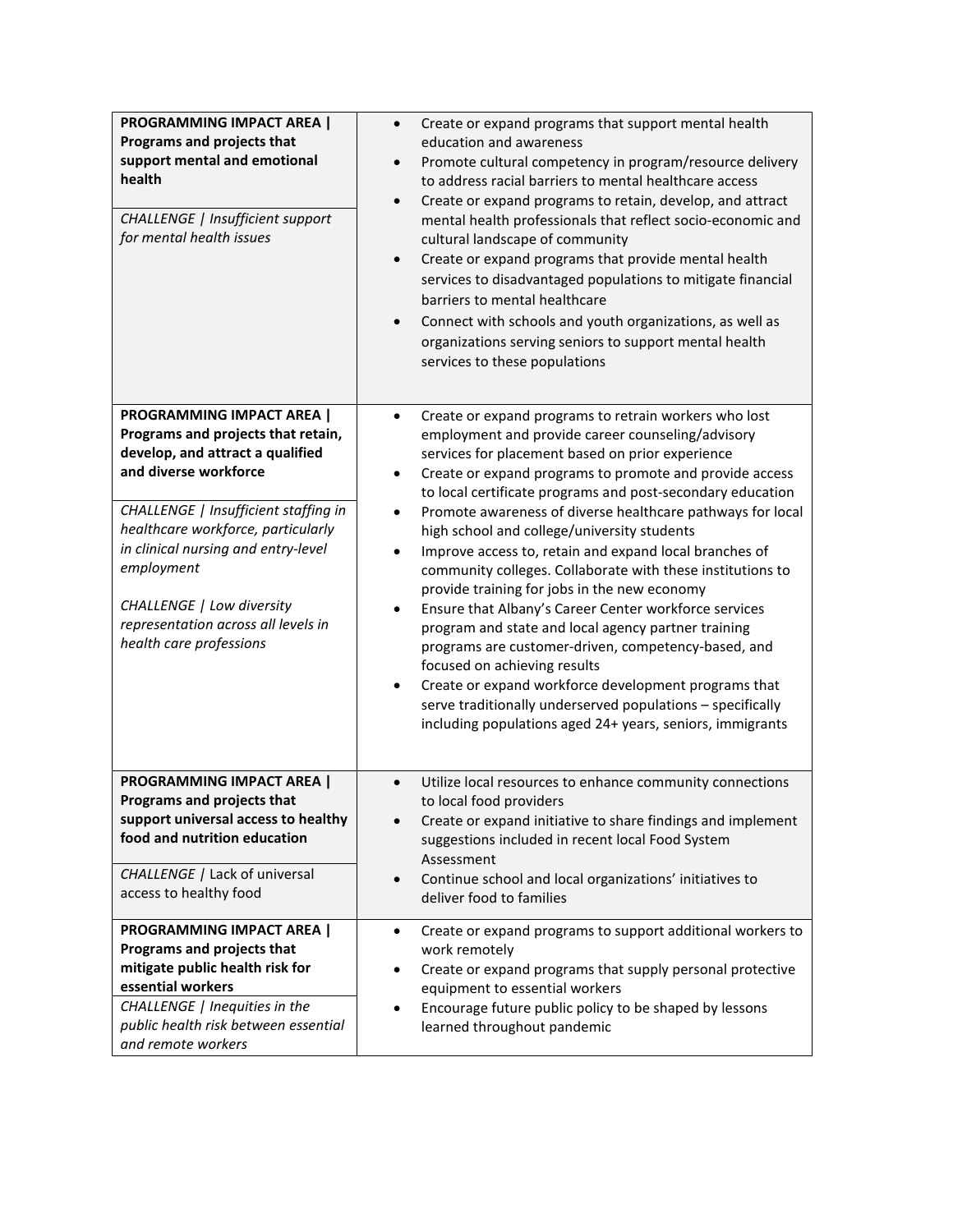| <b>Working Group Sessions Round 2 - Recommendations</b>                                                                                                                                                                                                                                                                                                                                                                                                                                                                                                                                                                                                                                                                                                               |                                                                                                                                                                                                                                                                                                                                                                                                                                                                                                                                                                                                                                                                                                                                                                                                                                                                                                                                                                                                                                                                                                                                                                                                                                                                                                                                                                                                                                                                                                                                             |  |
|-----------------------------------------------------------------------------------------------------------------------------------------------------------------------------------------------------------------------------------------------------------------------------------------------------------------------------------------------------------------------------------------------------------------------------------------------------------------------------------------------------------------------------------------------------------------------------------------------------------------------------------------------------------------------------------------------------------------------------------------------------------------------|---------------------------------------------------------------------------------------------------------------------------------------------------------------------------------------------------------------------------------------------------------------------------------------------------------------------------------------------------------------------------------------------------------------------------------------------------------------------------------------------------------------------------------------------------------------------------------------------------------------------------------------------------------------------------------------------------------------------------------------------------------------------------------------------------------------------------------------------------------------------------------------------------------------------------------------------------------------------------------------------------------------------------------------------------------------------------------------------------------------------------------------------------------------------------------------------------------------------------------------------------------------------------------------------------------------------------------------------------------------------------------------------------------------------------------------------------------------------------------------------------------------------------------------------|--|
| Assistance to Workers and Families - Education/Workforce/Human Services                                                                                                                                                                                                                                                                                                                                                                                                                                                                                                                                                                                                                                                                                               |                                                                                                                                                                                                                                                                                                                                                                                                                                                                                                                                                                                                                                                                                                                                                                                                                                                                                                                                                                                                                                                                                                                                                                                                                                                                                                                                                                                                                                                                                                                                             |  |
| <b>Impact Areas</b>                                                                                                                                                                                                                                                                                                                                                                                                                                                                                                                                                                                                                                                                                                                                                   | <b>Programmatic Examples</b>                                                                                                                                                                                                                                                                                                                                                                                                                                                                                                                                                                                                                                                                                                                                                                                                                                                                                                                                                                                                                                                                                                                                                                                                                                                                                                                                                                                                                                                                                                                |  |
| <b>PROGRAMMING IMPACT AREA  </b><br>Programs and projects that expand<br>access to affordable, high-speed<br>broadband throughout the City of<br><b>Albany</b><br>CHALLENGE   Access to the<br>internet/broadband (hardware and<br>service)                                                                                                                                                                                                                                                                                                                                                                                                                                                                                                                           | Expand on the success of the City of Albany/Tech Valley<br>$\bullet$<br>partnership which aims to provide free wireless internet<br>and digital literacy programs by supporting initiatives that<br>work with City libraries, educational institutions, and<br>neighborhood organizations to expand access<br>Expand wireless internet service for commercial,<br>institutional and residential use throughout Albany and the<br>Capital Region by partnering with and leveraging existing<br>resources like the New York State Office of Technology,<br>communications service providers, the school district, and<br>major institutions<br>Create and expand programs that provide, or provide<br>٠<br>financial assistance for, up-to-date hardware for<br>populations impacted by the digital divide (particularly<br>focusing on seniors and low-income communities)                                                                                                                                                                                                                                                                                                                                                                                                                                                                                                                                                                                                                                                                   |  |
| <b>PROGRAMMING IMPACT AREA  </b><br>Programs and projects that<br>increase awareness of, support<br>navigation of and improve access<br>to available services and financial<br>resources<br>CHALLENGE   Access to trusted and<br>culturally-sensitive education,<br>workforce and community service<br>advocates and coordinators<br>CHALLENGE   Lost connections and<br>confidence between service<br>providers and historically<br>underserved populations<br>CHALLENGE   Access to services/<br>resources for undocumented<br>community members<br>CHALLENGE   Awareness of and<br>access to available services for<br>newly unemployed or low-income<br>individuals<br>CHALLENGE   Limited coordination<br>among service providers to address<br>impacts at scale | Create and expand programs that offer multi-lingual and<br>$\bullet$<br>culturally-sensitive community caseworkers/outreach<br>coordinators/translators<br>Support the delivery of programming in multiple languages<br>$\bullet$<br>and accessible to disabled populations including through<br>workforce training, diverse hiring and translation services<br>Expand diversity of outreach opportunities for program<br>creation and information/technical assistance supporting<br>service delivery (e.g. hybrid in-person/online, multiple<br>geographic access points, multiple days/times)<br>Create and expand initiatives that focus on providing<br>creative cultural programs and learning opportunities to<br>community residents<br>Support the co-location of human and social services<br>agencies and share resources between organizations where<br>feasible to reduce costs, leverage resources of multiple<br>organizations, and mitigate potential inefficiencies.<br>Assist with developing shared outreach materials for the<br>City's social service agencies.<br>Support programs that leverage multiple complementary<br>partners to provide single-point-of-entry financial resources<br>and support services<br>Geographic specificity of programming will be of critical<br>importance to serve targeted populations, as will tapping into<br>the existing infrastructure and network of service providers<br>Create or expand opportunities to engage smaller<br>$\bullet$<br>organizations in the conversation |  |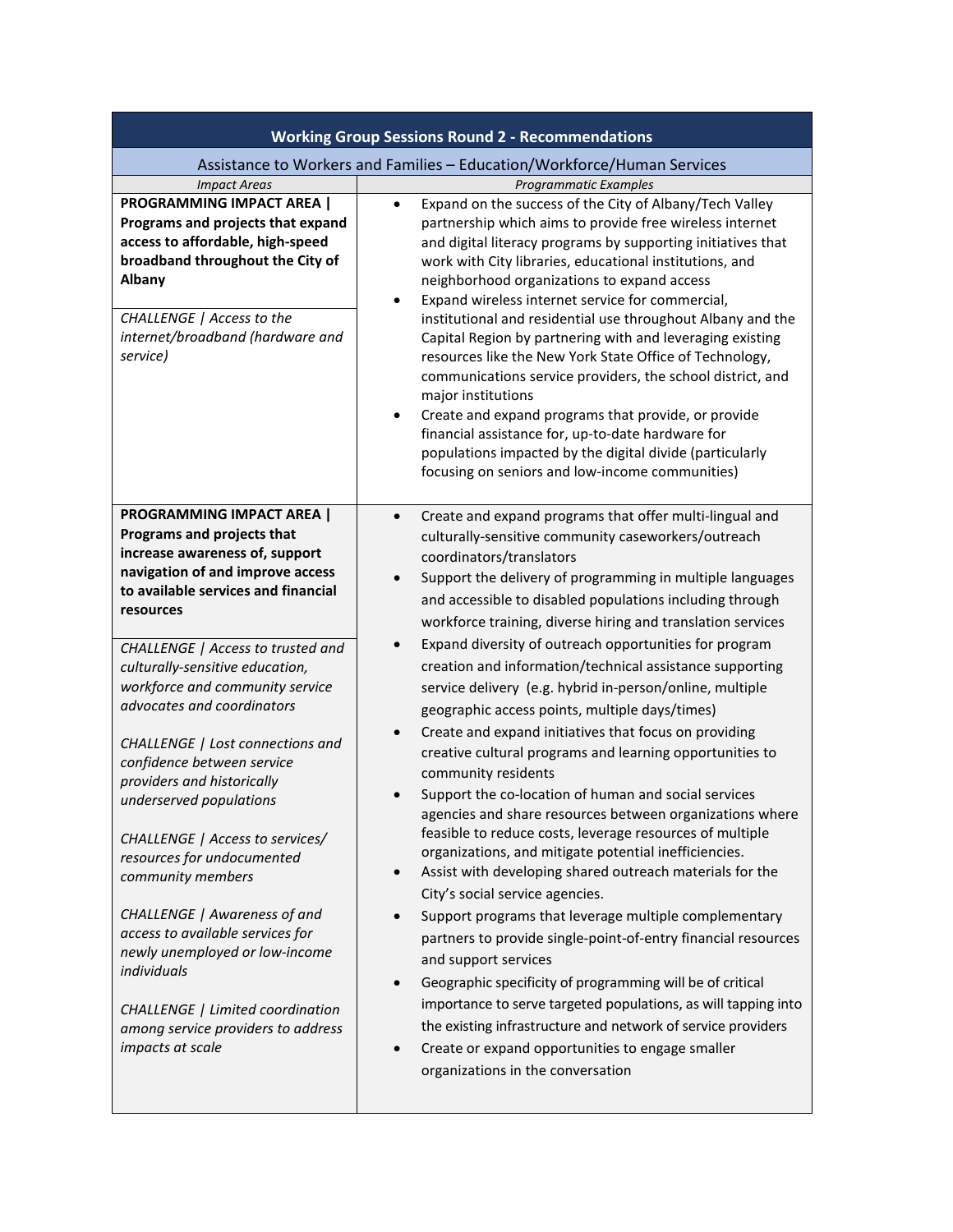| <b>PROGRAMMING IMPACT AREA  </b><br>Programs and projects that<br>provide mental health support and<br>address social-emotional impacts<br>of the pandemic<br>CHALLENGE   Insufficient/<br>inaccessible Human Services<br>support to address traumatic<br>impacts of 2020<br>CHALLENGE   Academic and social-<br>emotional impacts on children                                                                                                                                                                                                                                                                                                                                                                                   | Create and expand programs that offer multi-lingual and<br>$\bullet$<br>culturally-sensitive community caseworkers/outreach<br>coordinators/translators<br>Create and expand programs that improve and increase<br>٠<br>access to mental health and social-emotional wellbeing<br>services, as well as improve the referral/qualification<br>processes<br>Create and expand programs that improve and increase<br>$\bullet$<br>education and support regarding nutrition and health risks<br>Create and expand programs that provide resources to help<br>$\bullet$<br>address trauma resulting from or exacerbated by the<br>pandemic<br>Create and expand programs that coordinate the City of<br>$\bullet$<br>Albany School District, the City of Albany and local service<br>providers to address the needs of Albany's school-aged<br>children<br>Create and expand programs that provide access to<br>$\bullet$<br>affordable and quality, holistic childcare<br>Create and expand mental health programs for children,<br>$\bullet$<br>e.g. the Intensive Case Management Program (previously<br>operated by NYS)<br>Ensure that mental health response is provided in<br>$\bullet$<br>conjunction with policing; relationship building is critical                                                                                       |
|----------------------------------------------------------------------------------------------------------------------------------------------------------------------------------------------------------------------------------------------------------------------------------------------------------------------------------------------------------------------------------------------------------------------------------------------------------------------------------------------------------------------------------------------------------------------------------------------------------------------------------------------------------------------------------------------------------------------------------|--------------------------------------------------------------------------------------------------------------------------------------------------------------------------------------------------------------------------------------------------------------------------------------------------------------------------------------------------------------------------------------------------------------------------------------------------------------------------------------------------------------------------------------------------------------------------------------------------------------------------------------------------------------------------------------------------------------------------------------------------------------------------------------------------------------------------------------------------------------------------------------------------------------------------------------------------------------------------------------------------------------------------------------------------------------------------------------------------------------------------------------------------------------------------------------------------------------------------------------------------------------------------------------------------------------------------------------------------|
| <b>PROGRAMMING IMPACT AREA  </b><br>Programs and projects that retain,<br>develop and attract a qualified and<br>diverse workforce and<br>emerging/expanding industries<br>and job opportunities<br><b>CHALLENGE / Access to workforce</b><br>development and training programs<br>to facilitate career advancement or<br>career transitions<br>CHALLENGE   Shortage of qualified<br>and available workforce to meet<br>employment demand across<br>multiple sectors<br>CHALLENGE / Low diversity in<br>skilled construction trades<br>professions<br>CHALLENGE   Insufficient workforce<br>development resources for<br>individuals aged 25+<br><b>CHALLENGE</b>   Access to diverse<br>employment opportunities/<br>industries | Support programs that involve the business community in<br>$\bullet$<br>planning for adult education and workforce training to<br>match needed skills with education<br>Establish and expand workforce development programs<br>$\bullet$<br>that provide professional development advancement<br>opportunities, i.e. licensing fees, exam registration fees, etc.<br>Develop and expand programs that create partnerships<br>$\bullet$<br>between the business community and schools in low-<br>income neighborhoods to provide and identify career<br>pathways and mentoring<br>Support small and private businesses in the creation of<br>flexible and creative benefits packages<br>Support for an Apprenticeship Program to expand<br>workforce and diversity in the Building Trades, enabling a<br>pipeline that connects people to the building trades for<br>training<br>Create and expand programs that assist local businesses<br>$\bullet$<br>that utilize apprenticeships and other innovative job<br>training techniques to build a local workforce with the<br>appropriate skills for the workforce of tomorrow<br>Ensure that Albany's Career Center workforce services<br>$\bullet$<br>program and state and local agency partner training<br>programs are customer-driven, competency-based, and<br>focused on achieving results |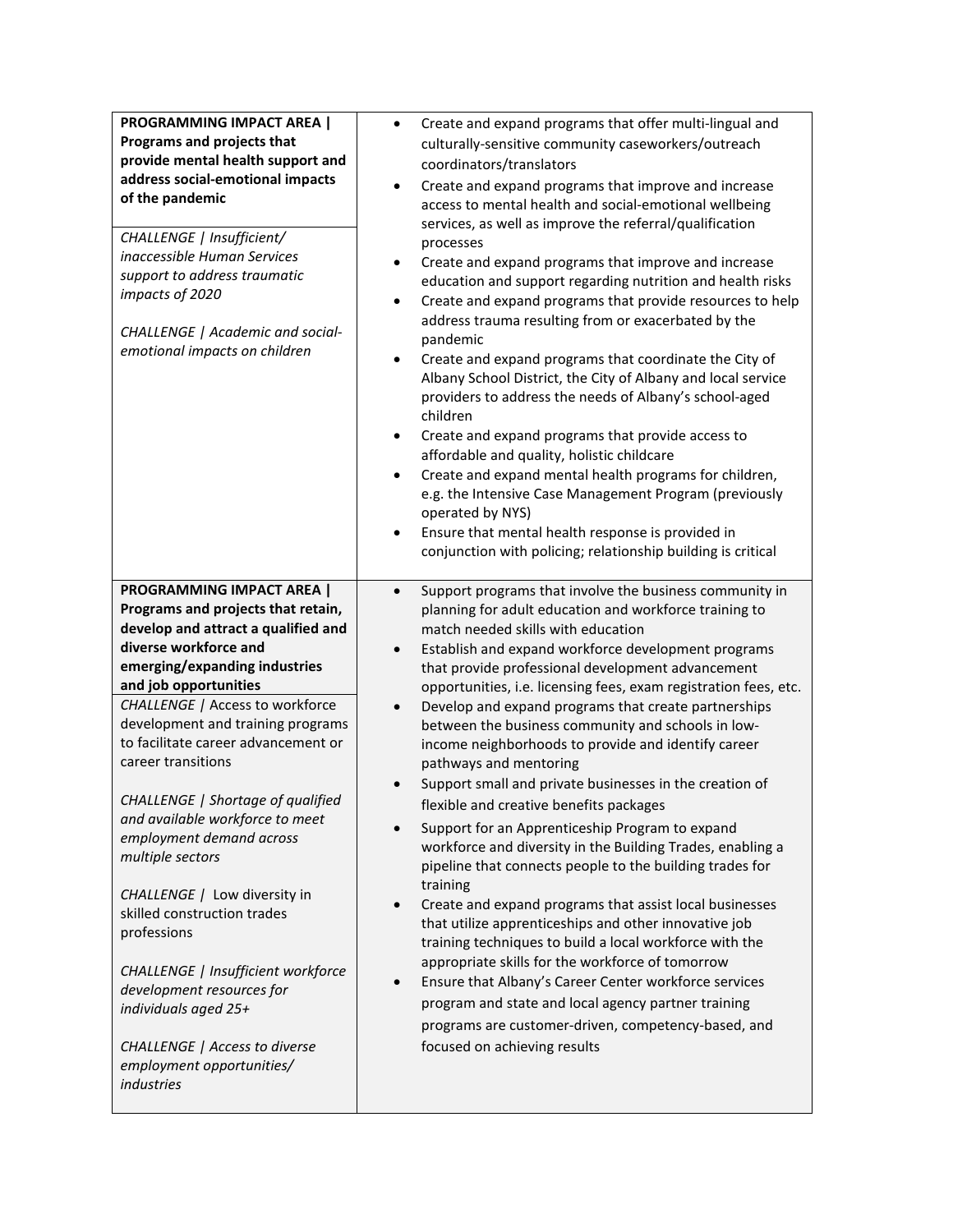| CHALLENGE   Non-competitive                                                                                                                                                                                                                                                                                           | Improve access to, retain and expand local branches of<br>$\bullet$                                                                                                                                                                                                                                                                                                                                                                                                                                                                                                                                                                                                                                                                                                                    |
|-----------------------------------------------------------------------------------------------------------------------------------------------------------------------------------------------------------------------------------------------------------------------------------------------------------------------|----------------------------------------------------------------------------------------------------------------------------------------------------------------------------------------------------------------------------------------------------------------------------------------------------------------------------------------------------------------------------------------------------------------------------------------------------------------------------------------------------------------------------------------------------------------------------------------------------------------------------------------------------------------------------------------------------------------------------------------------------------------------------------------|
| salaries in fields critically in need of                                                                                                                                                                                                                                                                              | community colleges. Collaborate with these institutions to                                                                                                                                                                                                                                                                                                                                                                                                                                                                                                                                                                                                                                                                                                                             |
| staffing, such as childcare and<br>education                                                                                                                                                                                                                                                                          | provide training for jobs in the new economy                                                                                                                                                                                                                                                                                                                                                                                                                                                                                                                                                                                                                                                                                                                                           |
|                                                                                                                                                                                                                                                                                                                       | Create or expand workforce development programs that<br>$\bullet$                                                                                                                                                                                                                                                                                                                                                                                                                                                                                                                                                                                                                                                                                                                      |
|                                                                                                                                                                                                                                                                                                                       | serve traditionally underserved populations - specifically                                                                                                                                                                                                                                                                                                                                                                                                                                                                                                                                                                                                                                                                                                                             |
|                                                                                                                                                                                                                                                                                                                       | including populations aged 24+ years, seniors, immigrants                                                                                                                                                                                                                                                                                                                                                                                                                                                                                                                                                                                                                                                                                                                              |
|                                                                                                                                                                                                                                                                                                                       | Create or expand wrap-around service providers to assist<br>$\bullet$                                                                                                                                                                                                                                                                                                                                                                                                                                                                                                                                                                                                                                                                                                                  |
|                                                                                                                                                                                                                                                                                                                       | with affordability across the income spectrum, with                                                                                                                                                                                                                                                                                                                                                                                                                                                                                                                                                                                                                                                                                                                                    |
|                                                                                                                                                                                                                                                                                                                       | particular focus on lower-wage employees with prohibitive                                                                                                                                                                                                                                                                                                                                                                                                                                                                                                                                                                                                                                                                                                                              |
|                                                                                                                                                                                                                                                                                                                       | needs (e.g. transportation, childcare)                                                                                                                                                                                                                                                                                                                                                                                                                                                                                                                                                                                                                                                                                                                                                 |
|                                                                                                                                                                                                                                                                                                                       | Support and expand programs that market live/work/play<br>opportunities in the City and Capital Region that provide<br>resources for diverse local residents, college and university<br>students, and prospective talent to identify welcoming,<br>equitable local career and lifestyle opportunities (e.g.<br>CapNY, human resources packages)<br>Support community development, housing, economic<br>$\bullet$<br>development and public infrastructure projects that create<br>job opportunities and pathways to employment for local<br>residents                                                                                                                                                                                                                                  |
|                                                                                                                                                                                                                                                                                                                       | Create or expand programs to retrain workers who lost<br>$\bullet$<br>employment and provide career counseling/advisory<br>services for placement based on prior experience<br>Create or expand programs to promote and provide access<br>$\bullet$<br>to local certificate programs and post-secondary education<br>Promote awareness of diverse career pathways for local<br>$\bullet$<br>high school and college/university students<br>Additional areas of cooperation or facilitation<br>$\bullet$<br>recommended e.g. BOCES and the Albany City School<br>District, City and Albany School District<br>Create or expand programs to attract and retain additional<br>new, emerging, and diverse industries to the City to grow<br>the City's employer base, e.g. film production |
| <b>PROGRAMMING IMPACT AREA  </b><br>Programs that create efficiency for<br>or sustainability of existing<br>programs producing impactful<br>results<br>CHALLENGE   Lack of resources for<br>operational activities for service<br>providers<br>CHALLENGE   Ability to re-start<br>successful pre-pandemic initiatives | Support the co-location of human and social services<br>$\bullet$<br>agencies and share resources between organizations where<br>feasible to reduce costs, leverage resources of multiple<br>organizations, and mitigate potential inefficiencies.<br>Create or expand financial assistance programs for ongoing<br>٠<br>operational activities beyond start-up or pilot phase<br>Support service providers in re-building programs that were<br>$\bullet$<br>proven to be impactful pre-pandemic but were<br>operationally impacted by negative financial, awareness or<br>capacity impacts of COVID-19                                                                                                                                                                               |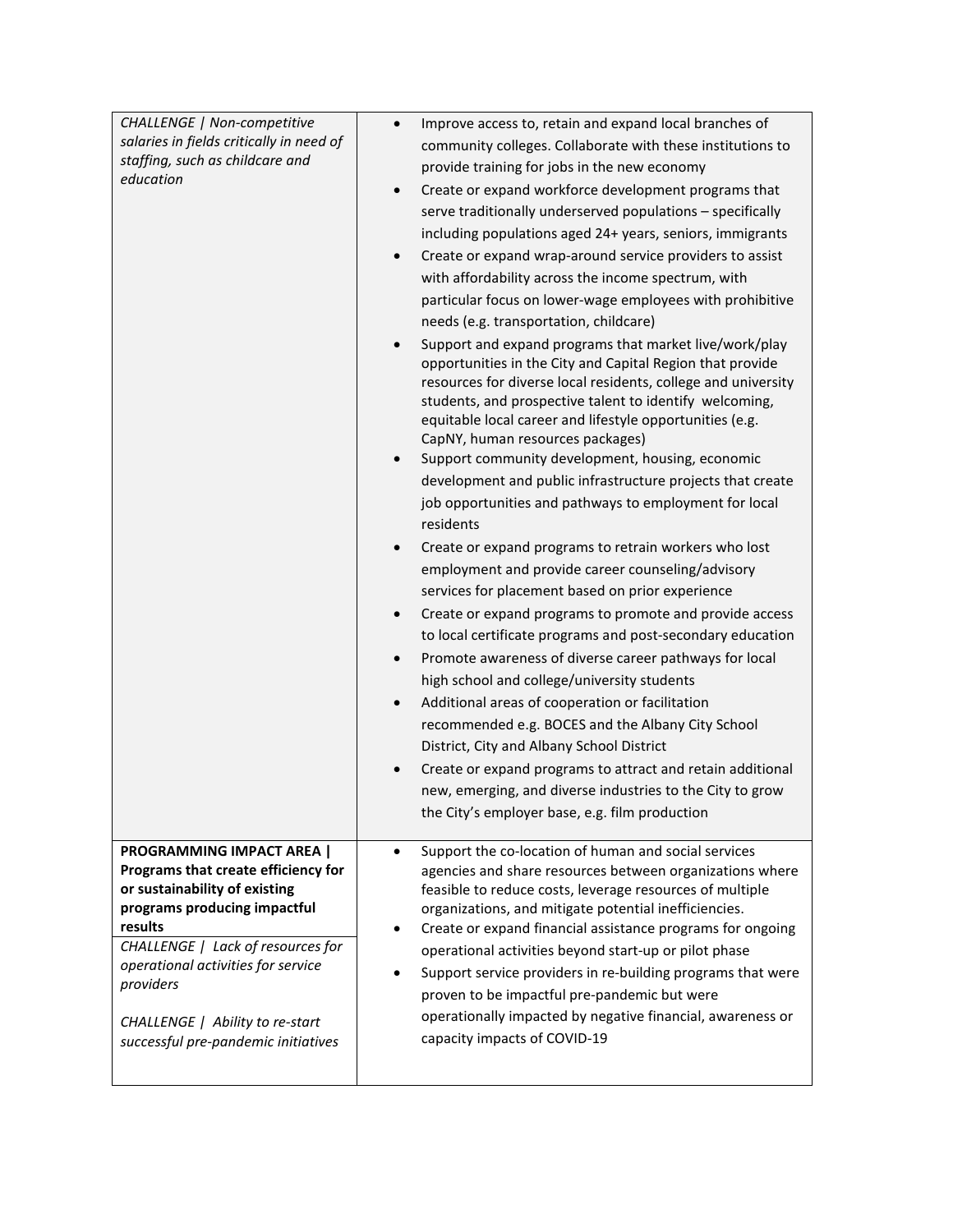| <b>PROGRAMMING IMPACT AREA  </b><br>Programs and projects that<br>increase access to and affordability<br>of quality, holistic childcare<br>options<br>CHALLENGE   Insufficient access to<br>affordable, enriching childcare<br>options to allow individuals to<br>return to the workforce | Create or expand programs that focus on strategies for<br>preparing low-income children for K-5 schooling through<br>educational curricula and social-emotional support<br>Create or expand the availability of childcare outside of the<br>$\bullet$<br>traditional/corporate 9-5 schedule<br>Create or expand projects that increase diverse geographic<br>$\bullet$<br>access to childcare within and throughout all of Albany's<br>neighborhoods<br>Create or expand resources for training, curriculum<br>$\bullet$<br>development, certification and physical upgrades for home-<br>based childcare providers<br>Create or expand the availability of culturally sensitive and<br>$\bullet$<br>multilingual childcare opportunities through workforce<br>training, diverse hiring<br>Create or expand access to wrap-around services to assist<br>$\bullet$<br>low-wage employees with prohibitive needs (e.g.<br>transportation, childcare)<br>Create or expand programs that allow for drop-in childcare<br>$\bullet$<br>opportunities<br>Support local companies in creating in-house childcare<br>$\bullet$<br>options<br>Create or expand mentorship programs for interested<br>$\bullet$<br>childcare providers |
|--------------------------------------------------------------------------------------------------------------------------------------------------------------------------------------------------------------------------------------------------------------------------------------------|-----------------------------------------------------------------------------------------------------------------------------------------------------------------------------------------------------------------------------------------------------------------------------------------------------------------------------------------------------------------------------------------------------------------------------------------------------------------------------------------------------------------------------------------------------------------------------------------------------------------------------------------------------------------------------------------------------------------------------------------------------------------------------------------------------------------------------------------------------------------------------------------------------------------------------------------------------------------------------------------------------------------------------------------------------------------------------------------------------------------------------------------------------------------------------------------------------------------------------|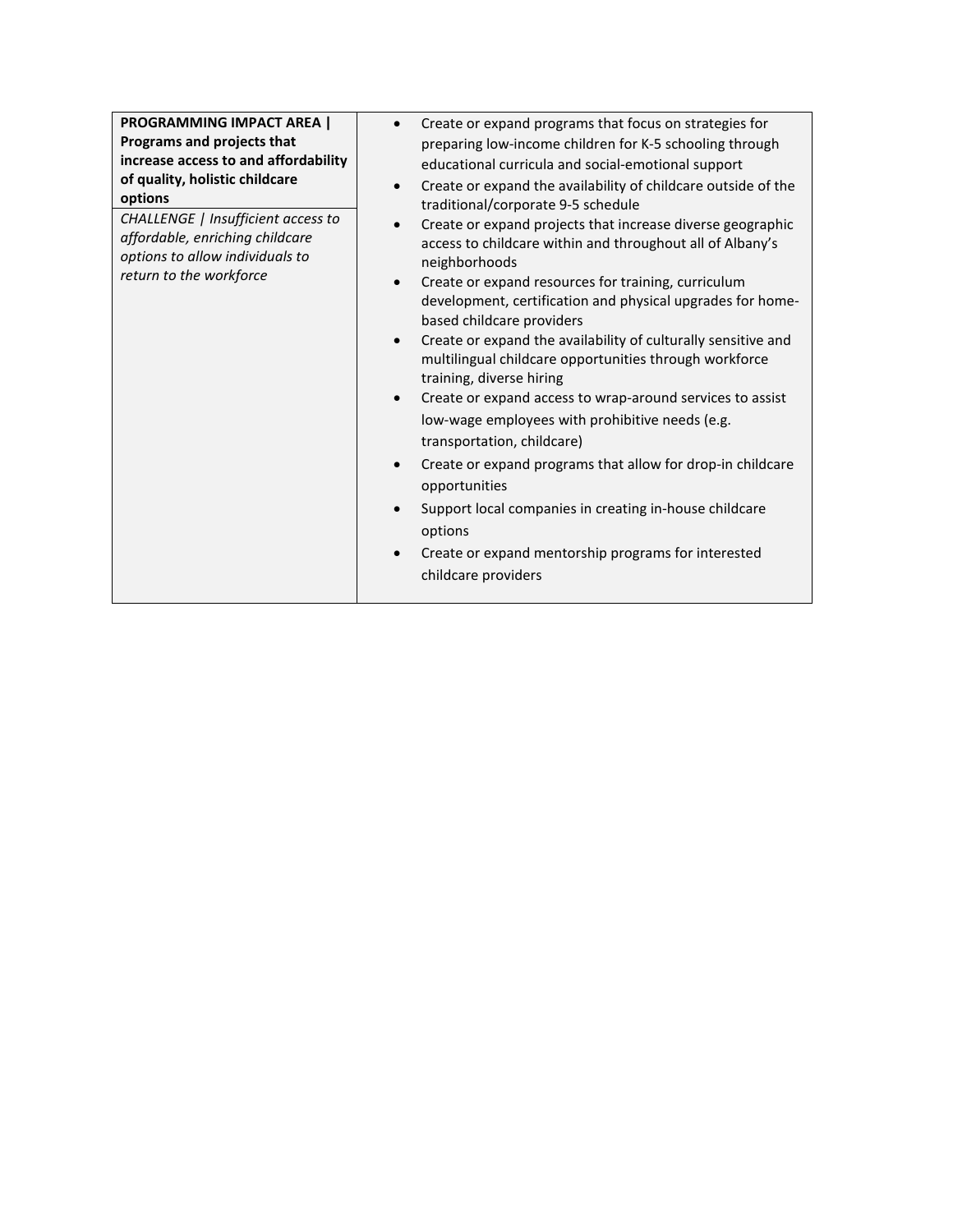| <b>Working Group Sessions Round 2 - Recommendations</b>                                                                                                                                                                                                                                                                                                                                                    |                                                                                                                                                                                                                                                                                                                                                                                                                                                                                                                                                                                                                                                                                                                                                                                                                                                                                                                                                                                                                                                                                                                                                                                                                                                                                                                                                                                                                                                                                                                                                                                                                                                                                                                                                                                                                                                                                                                                                                                                                                                             |  |
|------------------------------------------------------------------------------------------------------------------------------------------------------------------------------------------------------------------------------------------------------------------------------------------------------------------------------------------------------------------------------------------------------------|-------------------------------------------------------------------------------------------------------------------------------------------------------------------------------------------------------------------------------------------------------------------------------------------------------------------------------------------------------------------------------------------------------------------------------------------------------------------------------------------------------------------------------------------------------------------------------------------------------------------------------------------------------------------------------------------------------------------------------------------------------------------------------------------------------------------------------------------------------------------------------------------------------------------------------------------------------------------------------------------------------------------------------------------------------------------------------------------------------------------------------------------------------------------------------------------------------------------------------------------------------------------------------------------------------------------------------------------------------------------------------------------------------------------------------------------------------------------------------------------------------------------------------------------------------------------------------------------------------------------------------------------------------------------------------------------------------------------------------------------------------------------------------------------------------------------------------------------------------------------------------------------------------------------------------------------------------------------------------------------------------------------------------------------------------------|--|
| Assistance to Workers and Families - Housing/Transportation/Community Revitalization                                                                                                                                                                                                                                                                                                                       |                                                                                                                                                                                                                                                                                                                                                                                                                                                                                                                                                                                                                                                                                                                                                                                                                                                                                                                                                                                                                                                                                                                                                                                                                                                                                                                                                                                                                                                                                                                                                                                                                                                                                                                                                                                                                                                                                                                                                                                                                                                             |  |
| <b>Impact Areas</b>                                                                                                                                                                                                                                                                                                                                                                                        | Programmatic Examples                                                                                                                                                                                                                                                                                                                                                                                                                                                                                                                                                                                                                                                                                                                                                                                                                                                                                                                                                                                                                                                                                                                                                                                                                                                                                                                                                                                                                                                                                                                                                                                                                                                                                                                                                                                                                                                                                                                                                                                                                                       |  |
| <b>PROGRAMMING IMPACT AREA  </b><br>Programs and projects that invest<br>in implementation of<br>neighborhood revitalization<br>strategies<br>CHALLENGE   Insufficient resources<br>to address blighted properties and<br>inequities in neighborhood<br>investment<br><b>CHALLENGE</b>   Insufficient resources<br>to address community<br>revitalization, programming, and<br>public infrastructure needs | Create or expand programs that provide demolition and/or<br>$\bullet$<br>rehabilitation funding citywide, with emphasis on<br>traditionally disadvantaged neighborhoods<br>Create or expand programs that provide gap financing for<br>$\bullet$<br>housing development projects in distressed Census tracts<br>and traditionally disadvantaged neighborhoods<br>Create or expand programs that specifically support and<br>$\bullet$<br>target increasing homeownership opportunities for minority<br>populations and increasing homeownership rates in<br>neighborhoods with traditionally low homeownership rates<br>Create or expand programs that prioritize vacant and<br>$\bullet$<br>abandoned property acquisition and redevelopment<br>Create and expand programs that provide financial support<br>$\bullet$<br>to property owners for upgrades, code compliance, and<br>improvements<br>Leverage existing resources - like the NYSDOS Brownfield<br>program - to fund projects in neighborhoods with a high<br>level of architectural and/or historic character and with a<br>large number of vacant or abandoned properties<br>Create and expand community support programming like<br>٠<br>youth and senior activities and services<br>Create and expand programs and projects that increase<br>$\bullet$<br>food access-particularly targeting areas that are "food<br>deserts"<br>Create and expand programs that highlight, expand or<br>٠<br>create community events and activities<br>Create or expand programs to ensure access to healthcare,<br>$\bullet$<br>housing, food assistance and any other services to everyone<br>in need<br>Create or expand programming that allows for easier and<br>$\bullet$<br>more equitable access<br>Create or expand projects/programs that provide quality<br>and affordable rental housing opportunities<br>Create or expand programs that assist homeowners with<br>supportive upkeep and maintenance of their homes, as well<br>as related infrastructure improvements e.g. lead service line |  |
|                                                                                                                                                                                                                                                                                                                                                                                                            | replacement                                                                                                                                                                                                                                                                                                                                                                                                                                                                                                                                                                                                                                                                                                                                                                                                                                                                                                                                                                                                                                                                                                                                                                                                                                                                                                                                                                                                                                                                                                                                                                                                                                                                                                                                                                                                                                                                                                                                                                                                                                                 |  |
| <b>PROGRAMMING IMPACT AREA  </b><br>Programs and projects that target<br>public infrastructure<br>improvements in distressed census<br>tracts and disinvested<br>neighborhoods                                                                                                                                                                                                                             | Invest in pedestrian and other connectivity infrastructure in<br>$\bullet$<br>disinvested neighborhoods, ensuring these neighborhoods<br>are fully connected - particularly to job opportunities,<br>environmentally-friendly green space, and other<br>neighborhoods e.g. connect South End to Downtown and<br>Delaware Ave.<br>Invest in multi-generational and accessible parks,<br>$\bullet$<br>playgrounds and open spaces in disinvested neighborhoods                                                                                                                                                                                                                                                                                                                                                                                                                                                                                                                                                                                                                                                                                                                                                                                                                                                                                                                                                                                                                                                                                                                                                                                                                                                                                                                                                                                                                                                                                                                                                                                                |  |
|                                                                                                                                                                                                                                                                                                                                                                                                            | Create or expand programs for gateway improvement<br>projects in traditionally disadvantaged neighborhoods                                                                                                                                                                                                                                                                                                                                                                                                                                                                                                                                                                                                                                                                                                                                                                                                                                                                                                                                                                                                                                                                                                                                                                                                                                                                                                                                                                                                                                                                                                                                                                                                                                                                                                                                                                                                                                                                                                                                                  |  |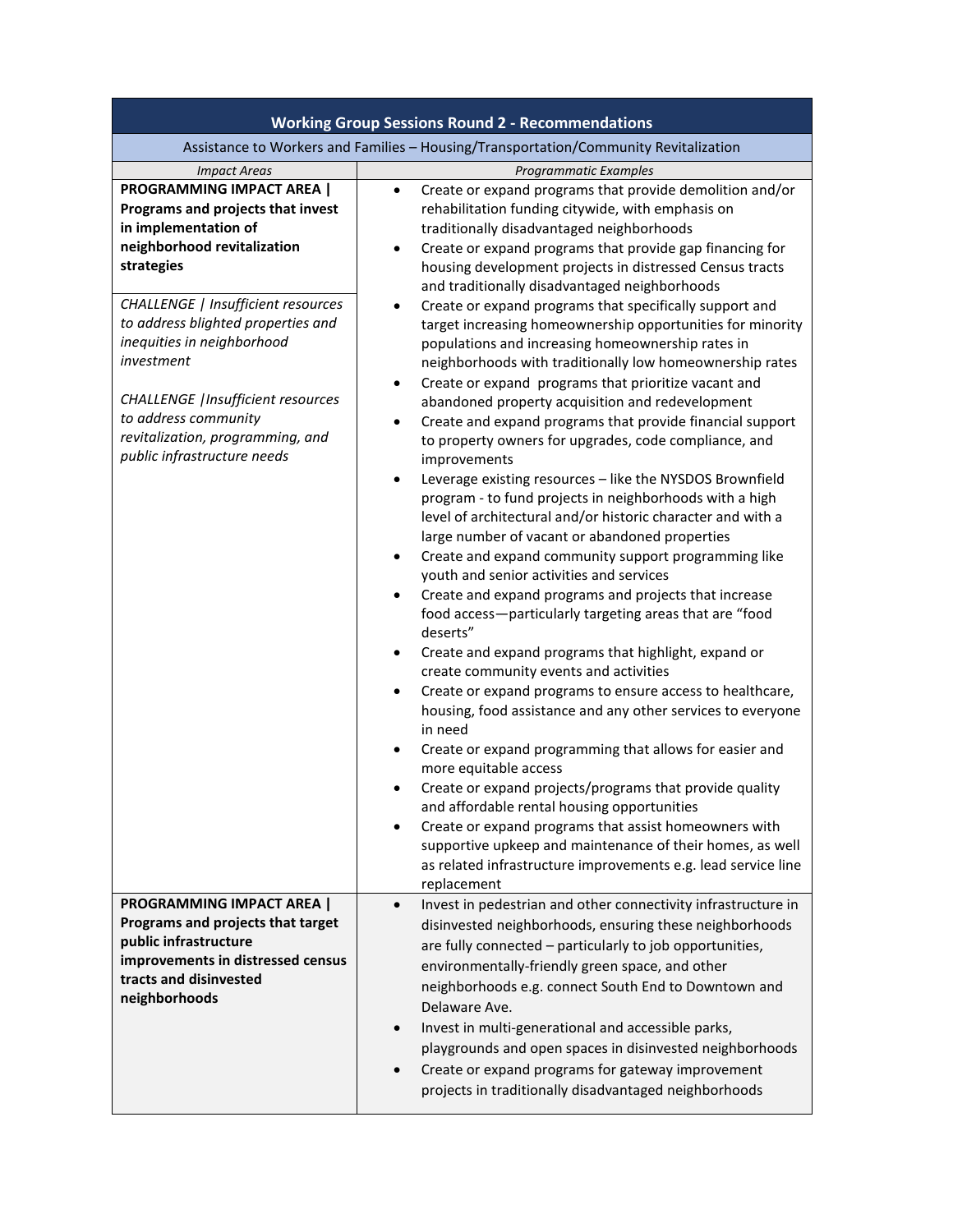| CHALLENGE   Historic inequities in<br>the built environment, including<br>housing, parks/open spaces,<br>sidewalks, and amenities                                                                                                                                                                                             | Develop a design guidelines manual of suggestions including<br>$\bullet$<br>pattern books for each City neighborhood<br>Create development incentives to promote the use and<br>$\bullet$<br>application of design enhancements for rehabilitation and<br>new construction projects<br>Leverage existing resources to make amenity and<br>$\bullet$<br>infrastructure investments in disinvested neighborhoods                                                                                                                                                                                                                                                                                                                                                                                                                                                                                                                                                                                                                                                                                                                                                                                                                                                                                                                                                                                                                                                                                                                                                                                                              |
|-------------------------------------------------------------------------------------------------------------------------------------------------------------------------------------------------------------------------------------------------------------------------------------------------------------------------------|-----------------------------------------------------------------------------------------------------------------------------------------------------------------------------------------------------------------------------------------------------------------------------------------------------------------------------------------------------------------------------------------------------------------------------------------------------------------------------------------------------------------------------------------------------------------------------------------------------------------------------------------------------------------------------------------------------------------------------------------------------------------------------------------------------------------------------------------------------------------------------------------------------------------------------------------------------------------------------------------------------------------------------------------------------------------------------------------------------------------------------------------------------------------------------------------------------------------------------------------------------------------------------------------------------------------------------------------------------------------------------------------------------------------------------------------------------------------------------------------------------------------------------------------------------------------------------------------------------------------------------|
| PROGRAMMING IMPACT AREA  <br>Programs and projects that<br>encourage use of and spending at<br>local businesses<br>CHALLENGE   Impact of work from<br>home/hybrid schedules on the City's<br>restaurants and retailers<br>CHALLENGE   Insufficient resources<br>for payment of unpaid rent and<br>other financial obligations | Create or expand programs to encourage workers to work<br>$\bullet$<br>from the office<br>Create or expand programs to attract commercial office<br>$\bullet$<br>tenants to the City's commercial corridors<br>Create or expand programs that encourage college and<br>$\bullet$<br>university students to explore the City's commercial corridors<br>Create or expand programs providing financial assistance<br>$\bullet$<br>and technical support for marketing and advertising for<br>small businesses or commercial corridors<br>Create or expand financial resources and regulatory<br>$\bullet$<br>solutions to address rent delinquency<br>(See additional small business support programs in Small<br>$\bullet$<br><b>Business section)</b>                                                                                                                                                                                                                                                                                                                                                                                                                                                                                                                                                                                                                                                                                                                                                                                                                                                                        |
| <b>PROGRAMMING IMPACT AREA  </b><br>Programs and projects that retain,<br>develop and attract a qualified and<br>diverse workforce<br><b>CHALLENGE</b>   Access to qualified<br>and diverse talent                                                                                                                            | Ensure that Albany's Career Center workforce services<br>$\bullet$<br>program and state and local agency partner training<br>programs are customer-driven, competency-based, and<br>focused on achieving results<br>Improve access to, retain and expand local branches of<br>community colleges. Collaborate with these institutions to<br>provide training for jobs in the new economy<br>Convene a coalition of Albany's business and education<br>$\bullet$<br>leadership (from both primary and secondary schools),<br>including Albany Workforce Investment Board (WIB), Capital<br>Region Board of Cooperative Education Services (BOCES),<br>and other workforce agencies, to strategize mutually<br>beneficial initiatives and address real and perceived issues,<br>including increasing opportunities for recent high school<br>and/or college graduates to work nearby<br>Work with local employers to improve recruitment by<br>$\bullet$<br>identifying opportunities for "trailing" spouses (person who<br>follows a spouse who takes a new job in different city)<br>Offer financial/tax incentives to local businesses that utilize<br>$\bullet$<br>apprenticeships and other innovative job training<br>techniques to build a workforce with the appropriate skills<br>for the workforce of tomorrow<br>Support for an Apprenticeship Program to expand<br>workforce and diversity in the Building Trades<br>Create or expand workforce development programs that<br>$\bullet$<br>serve traditionally underserved populations - specifically<br>including populations aged 24+ years, seniors, immigrants |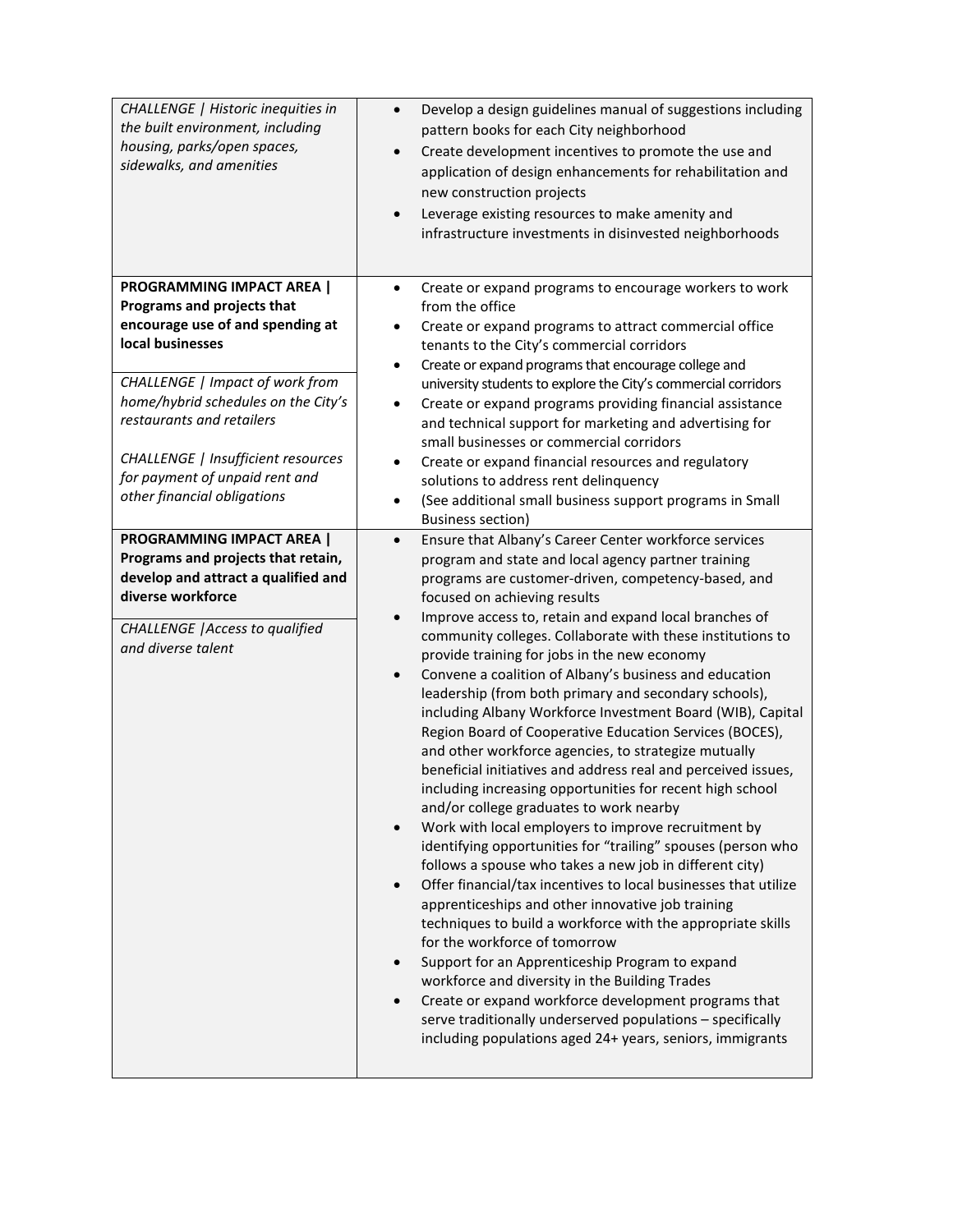| <b>PROGRAMMING IMPACT AREA  </b><br>Programs that increase awareness<br>of, support navigation of and<br>improve access to available<br>services and financial resources<br>CHALLENGE   Awareness/Access to<br>existing resources for support and<br>funding                                                                                                                                                                                                                         | Establish community case managers to act as coordinators/<br>$\bullet$<br>advocates and provide direct connections to and assistance<br>with program navigation and resource attainment<br>Support the creation of "one-stop shop" platforms that<br>$\bullet$<br>aggregate and can co-market complementary programming<br>Promote cultural competency in program/resource delivery<br>Support the delivery of programming in multiple languages<br>and accessible to disabled populations including through<br>workforce training, diverse hiring and translation services                                                                                                                                                                                                                                                                                                                                                                                                                                                                                                                                                                                  |
|--------------------------------------------------------------------------------------------------------------------------------------------------------------------------------------------------------------------------------------------------------------------------------------------------------------------------------------------------------------------------------------------------------------------------------------------------------------------------------------|--------------------------------------------------------------------------------------------------------------------------------------------------------------------------------------------------------------------------------------------------------------------------------------------------------------------------------------------------------------------------------------------------------------------------------------------------------------------------------------------------------------------------------------------------------------------------------------------------------------------------------------------------------------------------------------------------------------------------------------------------------------------------------------------------------------------------------------------------------------------------------------------------------------------------------------------------------------------------------------------------------------------------------------------------------------------------------------------------------------------------------------------------------------|
| <b>PROGRAMMING IMPACT AREA  </b><br>Programs and projects that<br>improve public safety<br>CHALLENGE   Public safety concerns<br>including an escalation of gun<br>violence, pandemic-related<br>restrictions on community policing<br>and anti-recidivism initiatives<br><b>PROGRAMMING IMPACT AREA:</b><br>Programs and projects that<br>support quality, affordable, and<br>diverse housing opportunities<br>CHALLENGE   Insufficient resources<br>for payment of unpaid rent and | Support community policing initiatives<br>$\bullet$<br>Encourage and expand positive interactions between police<br>and children/young adults in the community<br>Prevent truancy and ensure all children are attending school<br>Support or expand programs to assist people with mental<br>health or substance abuse issues outside of the criminal<br>justice system<br>Continually assess and improve strategies of police<br>$\bullet$<br>interactions with homeless and at-risk populations<br>Promote public safety enhancements, including design<br>$\bullet$<br>improvements, to ensure that the public feels secure<br>throughout the City<br>Coordinate with the County on community and holistic<br>$\bullet$<br>policing, especially for at-risk populations<br>Create or expand financial resources and regulatory<br>$\bullet$<br>solutions to address rent delinquency<br>Improve and enhance the dissemination of information related<br>to existing programs - like ERAP - to address rent delinquency<br>Provide financial support for the creation of additional<br>$\bullet$<br>homeownership opportunities, particularly for minority |
| other financial obligations<br>CHALLENGE   Low homeownership<br>rate, particularly among minorities<br>CHALLENGE   Increased<br>homelessness                                                                                                                                                                                                                                                                                                                                         | homebuyers<br>Create and expand technical support programs for first-time<br>homebuyers<br>Create or expand homelessness assistance grant programs<br>Create or expand an emergency assistance fund to help<br>prevent evictions by providing short-term financial<br>assistance and housing stabilization services<br>Provide access to legal services, foreclosure and eviction<br>$\bullet$<br>crisis counseling<br>Create or expand programs that provide rental assistance<br>٠<br>Create or expand first-time homebuyer and financial<br>٠<br>management education<br>Create or expand programs that provide education on, and<br>$\bullet$<br>financially support, effective property management and<br>maintenance for first-time homebuyers i.e. create<br>savings/match programs similar to existing first-time<br>homebuyer down payment assistance programs                                                                                                                                                                                                                                                                                      |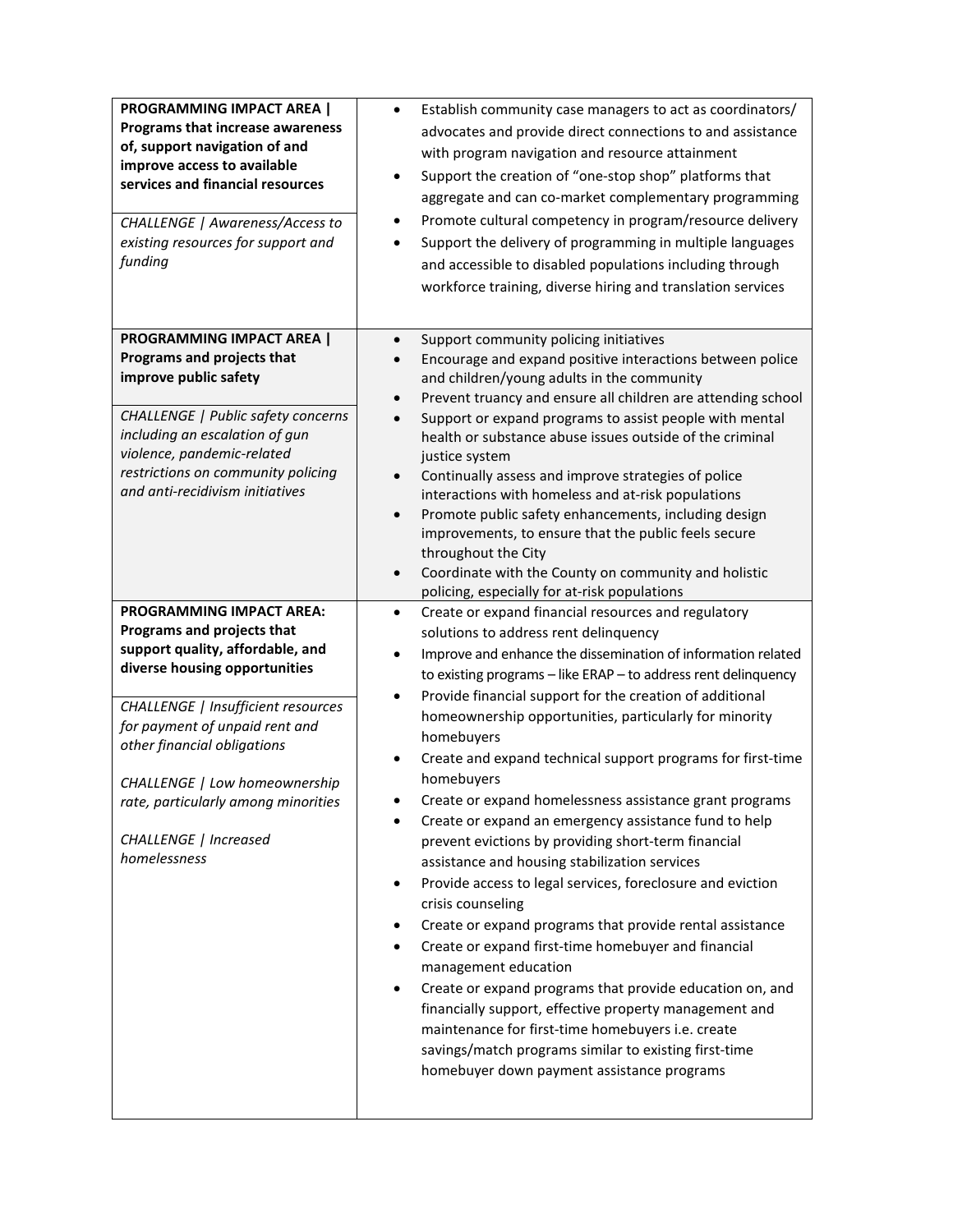| <b>PROGRAMMING IMPACT AREA  </b><br>Programs and projects that<br>support local real estate<br>development investments that<br>advance community revitalization<br>goals<br>CHALLENGE   Escalation of real<br>estate development risk due to<br>rising construction and labor costs,<br>combined with an uncertain market | Create or expand programs that provide gap financing to<br>$\bullet$<br>real estate development projects with particular emphasis<br>on implementation of revitalization strategies and<br>distressed neighborhoods<br>Create or expand municipally-guaranteed real estate loan<br>$\bullet$<br>fund<br>Support of community development financial institutions<br>$\bullet$<br>(CDFIs)<br>Create, expand or promote the use of financial assistance<br>for new and minority contractors and developers<br>Conduct or update multi-sector market studies to<br>$\bullet$<br>understand post-pandemic demand for commercial,<br>residential, retail and hospitality projects<br>Support the training and development of a pipeline of local<br>$\bullet$<br>labor for the construction trades<br>Support the marketing of opportunity sites throughout the<br>$\bullet$<br>City of Albany<br>Encourage and expand the use of existing real estate<br>development tools and resources (e.g. industrial<br>development agency, mission-based lenders, land bank) to<br>support local redevelopment projects |
|---------------------------------------------------------------------------------------------------------------------------------------------------------------------------------------------------------------------------------------------------------------------------------------------------------------------------|----------------------------------------------------------------------------------------------------------------------------------------------------------------------------------------------------------------------------------------------------------------------------------------------------------------------------------------------------------------------------------------------------------------------------------------------------------------------------------------------------------------------------------------------------------------------------------------------------------------------------------------------------------------------------------------------------------------------------------------------------------------------------------------------------------------------------------------------------------------------------------------------------------------------------------------------------------------------------------------------------------------------------------------------------------------------------------------------------------|
| <b>PROGRAMMING IMPACT AREA  </b>                                                                                                                                                                                                                                                                                          | Increase marketing of alternative transportation options<br>$\bullet$                                                                                                                                                                                                                                                                                                                                                                                                                                                                                                                                                                                                                                                                                                                                                                                                                                                                                                                                                                                                                                    |
| Programs and projects that                                                                                                                                                                                                                                                                                                | (e.g. transit, bike-share) including safety, health and                                                                                                                                                                                                                                                                                                                                                                                                                                                                                                                                                                                                                                                                                                                                                                                                                                                                                                                                                                                                                                                  |
| enhance alternative transportation                                                                                                                                                                                                                                                                                        | wellness improvements and benefits                                                                                                                                                                                                                                                                                                                                                                                                                                                                                                                                                                                                                                                                                                                                                                                                                                                                                                                                                                                                                                                                       |
| use and increase accessibility and                                                                                                                                                                                                                                                                                        | Create or expand programs that encourage employers to<br>$\bullet$                                                                                                                                                                                                                                                                                                                                                                                                                                                                                                                                                                                                                                                                                                                                                                                                                                                                                                                                                                                                                                       |
| equity in transportation options                                                                                                                                                                                                                                                                                          | provide transit benefits for their employees                                                                                                                                                                                                                                                                                                                                                                                                                                                                                                                                                                                                                                                                                                                                                                                                                                                                                                                                                                                                                                                             |
|                                                                                                                                                                                                                                                                                                                           | Bring to market additional mobility options currently under<br>$\bullet$                                                                                                                                                                                                                                                                                                                                                                                                                                                                                                                                                                                                                                                                                                                                                                                                                                                                                                                                                                                                                                 |
| CHALLENGE   Perception of                                                                                                                                                                                                                                                                                                 | development                                                                                                                                                                                                                                                                                                                                                                                                                                                                                                                                                                                                                                                                                                                                                                                                                                                                                                                                                                                                                                                                                              |
| alternative mobility options like                                                                                                                                                                                                                                                                                         | Support the enhancement of online/digital platforms for<br>$\bullet$                                                                                                                                                                                                                                                                                                                                                                                                                                                                                                                                                                                                                                                                                                                                                                                                                                                                                                                                                                                                                                     |
| public transit and bike-share                                                                                                                                                                                                                                                                                             | increased efficiency in public transportation                                                                                                                                                                                                                                                                                                                                                                                                                                                                                                                                                                                                                                                                                                                                                                                                                                                                                                                                                                                                                                                            |
|                                                                                                                                                                                                                                                                                                                           | Implement projects/strategies identified in the City's Bike<br>$\bullet$<br>Master Plan                                                                                                                                                                                                                                                                                                                                                                                                                                                                                                                                                                                                                                                                                                                                                                                                                                                                                                                                                                                                                  |
|                                                                                                                                                                                                                                                                                                                           | Implement street calming measures to increase traffic<br>$\bullet$                                                                                                                                                                                                                                                                                                                                                                                                                                                                                                                                                                                                                                                                                                                                                                                                                                                                                                                                                                                                                                       |
|                                                                                                                                                                                                                                                                                                                           | calming and pedestrian/cyclist safety, particularly on motor<br>vehicle-dense corridors such as Central Ave.                                                                                                                                                                                                                                                                                                                                                                                                                                                                                                                                                                                                                                                                                                                                                                                                                                                                                                                                                                                             |
|                                                                                                                                                                                                                                                                                                                           | Support programs/projects that provide more equitable<br>$\bullet$                                                                                                                                                                                                                                                                                                                                                                                                                                                                                                                                                                                                                                                                                                                                                                                                                                                                                                                                                                                                                                       |
|                                                                                                                                                                                                                                                                                                                           | access to all modes of public transportation e.g. fare                                                                                                                                                                                                                                                                                                                                                                                                                                                                                                                                                                                                                                                                                                                                                                                                                                                                                                                                                                                                                                                   |
|                                                                                                                                                                                                                                                                                                                           | reductions corresponding to income levels                                                                                                                                                                                                                                                                                                                                                                                                                                                                                                                                                                                                                                                                                                                                                                                                                                                                                                                                                                                                                                                                |
|                                                                                                                                                                                                                                                                                                                           | Enhance connections to employment centers and necessary<br>services                                                                                                                                                                                                                                                                                                                                                                                                                                                                                                                                                                                                                                                                                                                                                                                                                                                                                                                                                                                                                                      |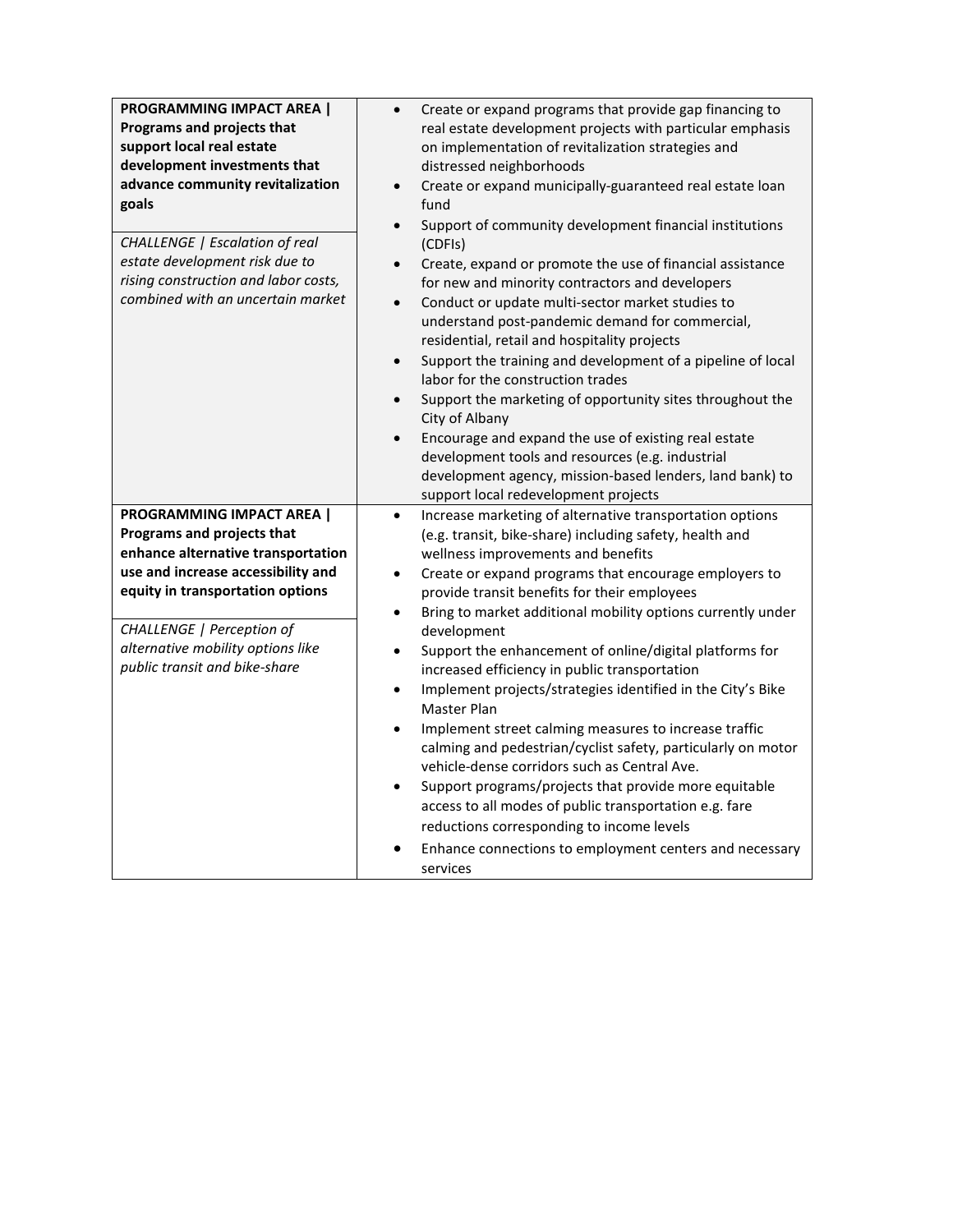| <b>Working Group Sessions Round 2 - Recommendations</b>                                                                                                                                                          |                                                                                                                                                                                                                                                                                                                                                                                                   |  |
|------------------------------------------------------------------------------------------------------------------------------------------------------------------------------------------------------------------|---------------------------------------------------------------------------------------------------------------------------------------------------------------------------------------------------------------------------------------------------------------------------------------------------------------------------------------------------------------------------------------------------|--|
| <b>Small Business Support</b>                                                                                                                                                                                    |                                                                                                                                                                                                                                                                                                                                                                                                   |  |
| <b>Impact Areas</b>                                                                                                                                                                                              | Programmatic Examples                                                                                                                                                                                                                                                                                                                                                                             |  |
| <b>PROGRAMMING IMPACT AREA  </b><br>Programs and projects that<br>provide flexible financial<br>assistance, technical assistance,<br>and access to information for a<br>diverse array of small business<br>needs | Create or expand programs that provide flexibility for<br>$\bullet$<br>eligible uses of funding<br>Create or expand programs that specifically support and<br>$\bullet$<br>focus on minority, women, and veteran-owned small<br>businesses (SEED, SBDC Inclusivity Project)<br>Enhance access to traditional lending resources for<br>٠<br>minority, women and veteran-owned businesses and other |  |
| CHALLENGE   Gaps in eligibility of<br>existing small business programs<br>CHALLENGE   Limited access to                                                                                                          | traditionally un-banked or under-banked populations<br>Advocate for and create programs that provide for inclusive<br>٠<br>and/or flexible business eligibility (i.e. size, viability)                                                                                                                                                                                                            |  |
| capital for small businesses, and<br>specifically to minorities                                                                                                                                                  | Create or expand financial resources and regulatory<br>solutions to address rent delinquency<br>Support programs that encourage commercial property<br>$\bullet$<br>owners to incentivize small business tenants                                                                                                                                                                                  |  |
| CHALLENGE   Insufficient resources<br>for unpaid rent and other financial<br>obligations owed by small<br>businesses                                                                                             | Focus programs on business adaptation to meet current<br>$\bullet$<br>market demands<br>Create and expand programs that provide financial relief for<br>$\bullet$<br>utilities and infrastructure                                                                                                                                                                                                 |  |
| CHALLENGE   Restricted/inflexible<br>eligible uses of funding on many<br>available programs (e.g. technology<br>improvements, virtual presence,<br>marketing eligibility)                                        | Provide programs/support to meet the needs of businesses<br>$\bullet$<br>that have not qualified for other prior assistance<br>Create or expand scholarship programs to enable additional<br>$\bullet$<br>and more equitable access to existing technical assistance<br>and training programs i.e. Chamber's Entrepreneur Boot<br>Camp                                                            |  |
| CHALLENGE   Limited ongoing<br>technical assistance/skills<br>development for existing businesses                                                                                                                | Increase awareness and access to 8a Business Development<br>program, HUBZone program, SDVOB, other federal<br>programs<br>Ensure technical assistance programming is offered at                                                                                                                                                                                                                   |  |
| <b>CHALLENGE</b>   Access to business<br>development support for small<br>business owners with limited<br>capacity                                                                                               | flexible hours and locations to serve businesses when<br>owners are available i.e., bring the resources to the<br>business owners and work around their limited hours<br>Enhance collaboration among local economic development<br>organizations to host technical assistance seminars/training                                                                                                   |  |
| <b>CHALLENGE</b>   Gaps in<br>digital/virtual/website presence<br>and technical skills for small<br>businesses                                                                                                   | Provide continuing mentoring and business support beyond<br>$\bullet$<br>start up, including funding/training for effective marketing<br>and online sales<br>Support business-to-business collaborations, partnerships                                                                                                                                                                            |  |
| CHALLENGE   Insufficient<br>coordination/collaboration of<br>organizations providing assistance<br>to small businesses                                                                                           | and mentoring to strengthen operations<br>Continue regular meetings and collaboration of<br>$\bullet$<br>local/regional economic development organizations, such as<br><b>Support SmAlbany</b><br>Coordinate efforts for broader information dissemination,                                                                                                                                       |  |
| CHALLENGE   Awareness/access to<br>existing program information                                                                                                                                                  | program development, marketing resources<br>Highlight local business success stories and best practices<br>Promote cultural competency in program/resource delivery                                                                                                                                                                                                                               |  |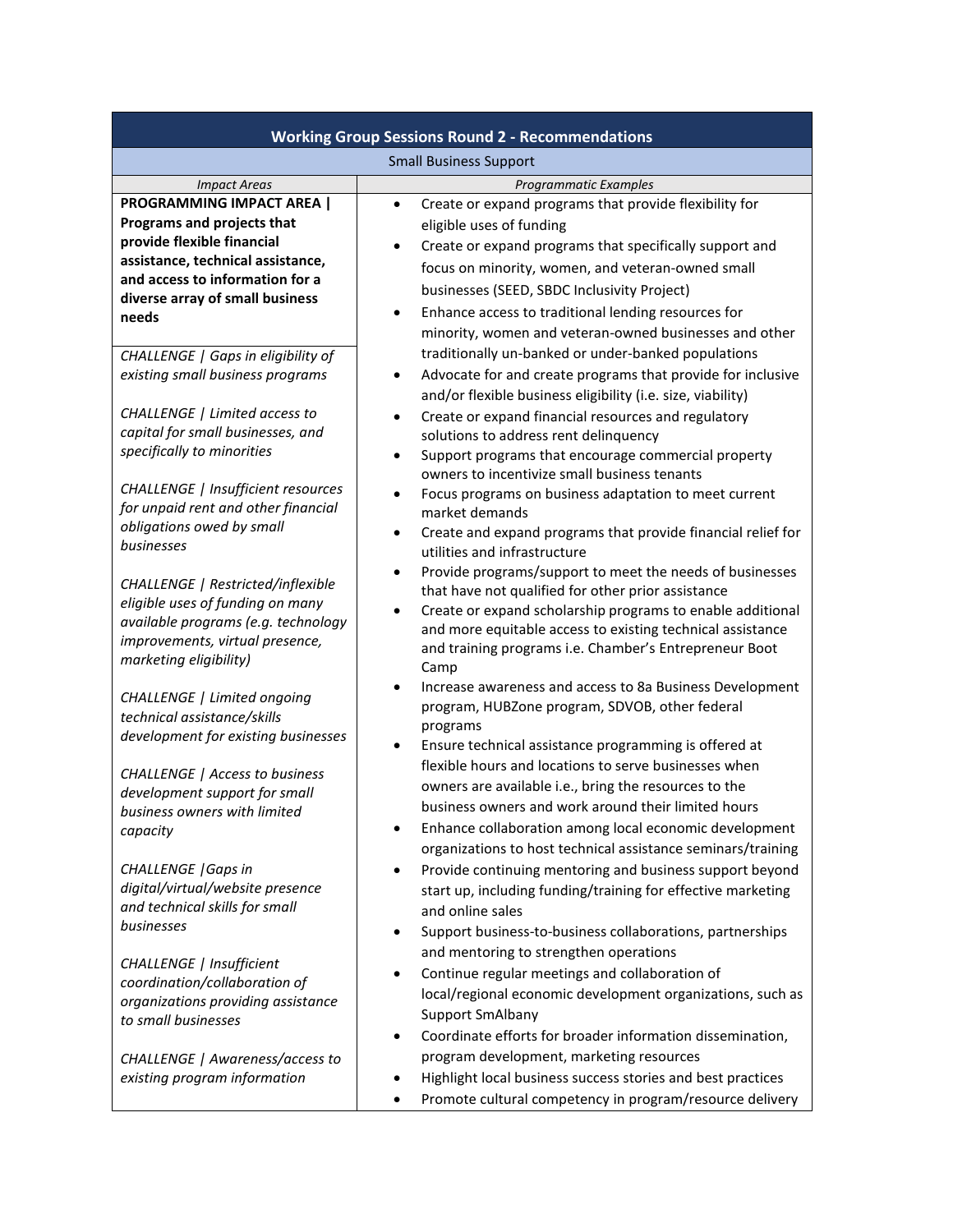| CHALLENGE   Access to commercial<br>kitchen space to start-up or expand<br>operations                                                                                                                                                                              | Support the delivery of programming in multiple languages<br>$\bullet$<br>and accessible to disabled populations including through<br>workforce training, diverse hiring and translation services<br>Create or expand programs to support small businesses in<br>$\bullet$<br>developing an online presence and digital sales platform<br>Prioritize and support enhancements/expansion of<br>$\bullet$<br>successful, existing programs to be more flexible e.g.,<br>programs operated by SBDC, EAC, CEG, SCORE, VBOC etc.<br>Identify and develop a more effective means of<br>$\bullet$<br>disseminating information and opportunities for MWBE<br>businesses e.g. MWBE Bootcamp, MWBE Expo<br>Address lack of awareness of resources by providing a<br>$\bullet$<br>dedicated resource for small businesses<br>Develop a commercial kitchen incubator<br>$\bullet$<br>Connect existing businesses with available and usable<br>$\bullet$<br>commercial kitchen space with new and expanding ventures<br>in need of part-time kitchen access<br>Create or expand existing programs for interior fit-up,<br>$\bullet$<br>equipment purchase or space rental<br>Connect existing businesses with available and usable light<br>$\bullet$ |
|--------------------------------------------------------------------------------------------------------------------------------------------------------------------------------------------------------------------------------------------------------------------|-------------------------------------------------------------------------------------------------------------------------------------------------------------------------------------------------------------------------------------------------------------------------------------------------------------------------------------------------------------------------------------------------------------------------------------------------------------------------------------------------------------------------------------------------------------------------------------------------------------------------------------------------------------------------------------------------------------------------------------------------------------------------------------------------------------------------------------------------------------------------------------------------------------------------------------------------------------------------------------------------------------------------------------------------------------------------------------------------------------------------------------------------------------------------------------------------------------------------------------------|
|                                                                                                                                                                                                                                                                    | industrial space with new and expanding ventures                                                                                                                                                                                                                                                                                                                                                                                                                                                                                                                                                                                                                                                                                                                                                                                                                                                                                                                                                                                                                                                                                                                                                                                          |
| <b>PROGRAMMING IMPACT AREA  </b><br>Programs and projects that<br>support entrepreneurship<br>opportunities and start-up<br>businesses, particularly for<br>individuals unemployed due to the<br>pandemic<br>CHALLENGE   Limited resources for<br>entrepreneurship | Create or expand programs that provide path from<br>$\bullet$<br>unemployment to entrepreneurship (e.g. Self-Employment<br>Assistance Program (SEAP))<br>Identify needs in the supply chain for new and rapidly<br>$\bullet$<br>expanding industries<br>Create or expand programs to support start-ups or<br>$\bullet$<br>expansions that pursue gaps in market/growth sectors to<br>promote recovery<br>Create or expand programs that support brick-and-mortar<br>$\bullet$<br>start-ups though rent assistance, fit-up support and<br>marketing (e.g. Downtown BID's free retail space for<br>entrepreneurs)<br>Promote awareness of entrepreneurial pathways for local<br>high school and college/university students<br>Identify storefront opportunities in local commercial<br>$\bullet$<br>corridors and create or expand programs to fill them<br>Create or expand programs that support home-based<br>$\bullet$<br>businesses                                                                                                                                                                                                                                                                                                   |
| <b>PROGRAMMING IMPACT AREA  </b><br>Programs and projects that focus<br>on financial support for businesses<br>with ongoing reopening challenges                                                                                                                   | Create or expand near-term assistance programs for<br>$\bullet$<br>businesses still unable to open at full capacity, or newly able<br>to open at full capacity<br>Create or expand programs that encourage college and<br>٠<br>university students to explore the City's commercial<br>corridors<br>Create or expand programs providing financial assistance<br>$\bullet$<br>and technical support for marketing and advertising for<br>small businesses or commercial corridors                                                                                                                                                                                                                                                                                                                                                                                                                                                                                                                                                                                                                                                                                                                                                          |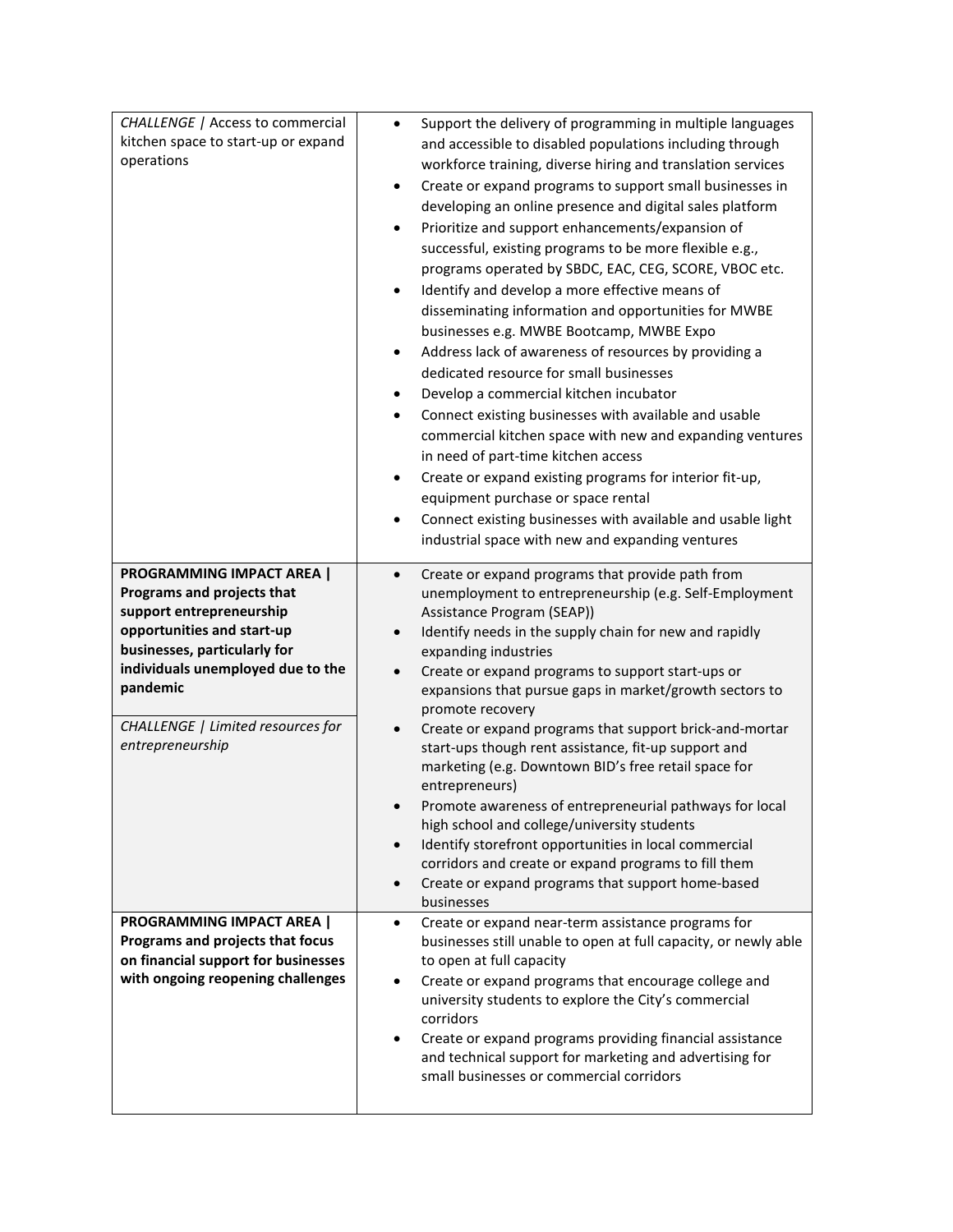| CHALLENGE   Disparate impacts of<br>reopening guidance on certain<br>businesses/industries and the<br>individuals they employ, in<br>particular, underserved populations<br>CHALLENGE   Ongoing reduction in<br>revenues due to continued social<br>distancing behaviors | Encourage future public policy to be shaped by lessons<br>$\bullet$<br>learned throughout pandemic<br>Create or expand programs that support the diversification<br>$\bullet$<br>of small business operations and offerings<br>Assist small businesses with developing or enhancing their<br>$\bullet$<br>online presence                                                                                                                                                                                                                                                                                                                                                                                                                                                                                                                                                                                                                                                                                                                                                                                                                                                                                                                                                                                                                                                                                                                                                                                         |
|--------------------------------------------------------------------------------------------------------------------------------------------------------------------------------------------------------------------------------------------------------------------------|-------------------------------------------------------------------------------------------------------------------------------------------------------------------------------------------------------------------------------------------------------------------------------------------------------------------------------------------------------------------------------------------------------------------------------------------------------------------------------------------------------------------------------------------------------------------------------------------------------------------------------------------------------------------------------------------------------------------------------------------------------------------------------------------------------------------------------------------------------------------------------------------------------------------------------------------------------------------------------------------------------------------------------------------------------------------------------------------------------------------------------------------------------------------------------------------------------------------------------------------------------------------------------------------------------------------------------------------------------------------------------------------------------------------------------------------------------------------------------------------------------------------|
| <b>PROGRAMMING IMPACT AREA  </b><br>Projects and programs that retain,<br>develop, and attract a qualified<br>and diverse workforce<br>CHALLENGE   Access to qualified<br>and diverse talent to<br>reopen/maintain operations<br>successfully                            | Ensure that Albany's Career Center workforce services<br>$\bullet$<br>program and state and local agency partner training<br>programs are customer-driven, competency-based, and<br>focused on achieving results<br>Improve access to, retain and expand local branches of<br>$\bullet$<br>community colleges. Collaborate with these institutions to<br>provide training for jobs in the new economy<br>Create or expand workforce development programs that<br>$\bullet$<br>serve traditionally underserved populations - specifically<br>including populations aged 24+ years, seniors, immigrants<br>Create or expand wrap-around service providers to assist<br>$\bullet$<br>low-wage employees with prohibitive needs (e.g.<br>transportation, childcare)<br>Support small businesses in the creation of flexible and<br>$\bullet$<br>creative benefits packages<br>Increase awareness of existing workforce incentives and the<br>$\bullet$<br>diversity of industries/distinct career pathways in Albany<br>(see Education, Workforce, And Human Services Working<br>Group)<br>Create or expand programs to market Albany opportunities,<br>$\bullet$<br>attract and retain larger capacity MWBE General<br>Contractors to the City, as well as other large private<br>employers, potentially leveraging new incentives with<br>existing Industrial Development Agency tools<br>Create or expand marketing opportunities to support small<br>$\bullet$<br>businesses seeking to contract with local MWBEs |
| <b>PROGRAMMING IMPACT AREA  </b><br>Programs and projects that<br>stabilize inventory costs resulting<br>from supply chain<br>disruption/market gaps<br>CHALLENGE   Escalation of<br>inventory and supplies costs due to<br>supply chain disruption                      | Promote local sourcing of supplies and inventory whenever<br>$\bullet$<br>possible<br>Conduct a leakage study to determine what suppliers are<br>$\bullet$<br>missing from the local marketplace that could serve supply-<br>chain needs of local small businesses<br>Create or expand programs to support start-ups or<br>expansions that pursue gaps in the local supply chain                                                                                                                                                                                                                                                                                                                                                                                                                                                                                                                                                                                                                                                                                                                                                                                                                                                                                                                                                                                                                                                                                                                                  |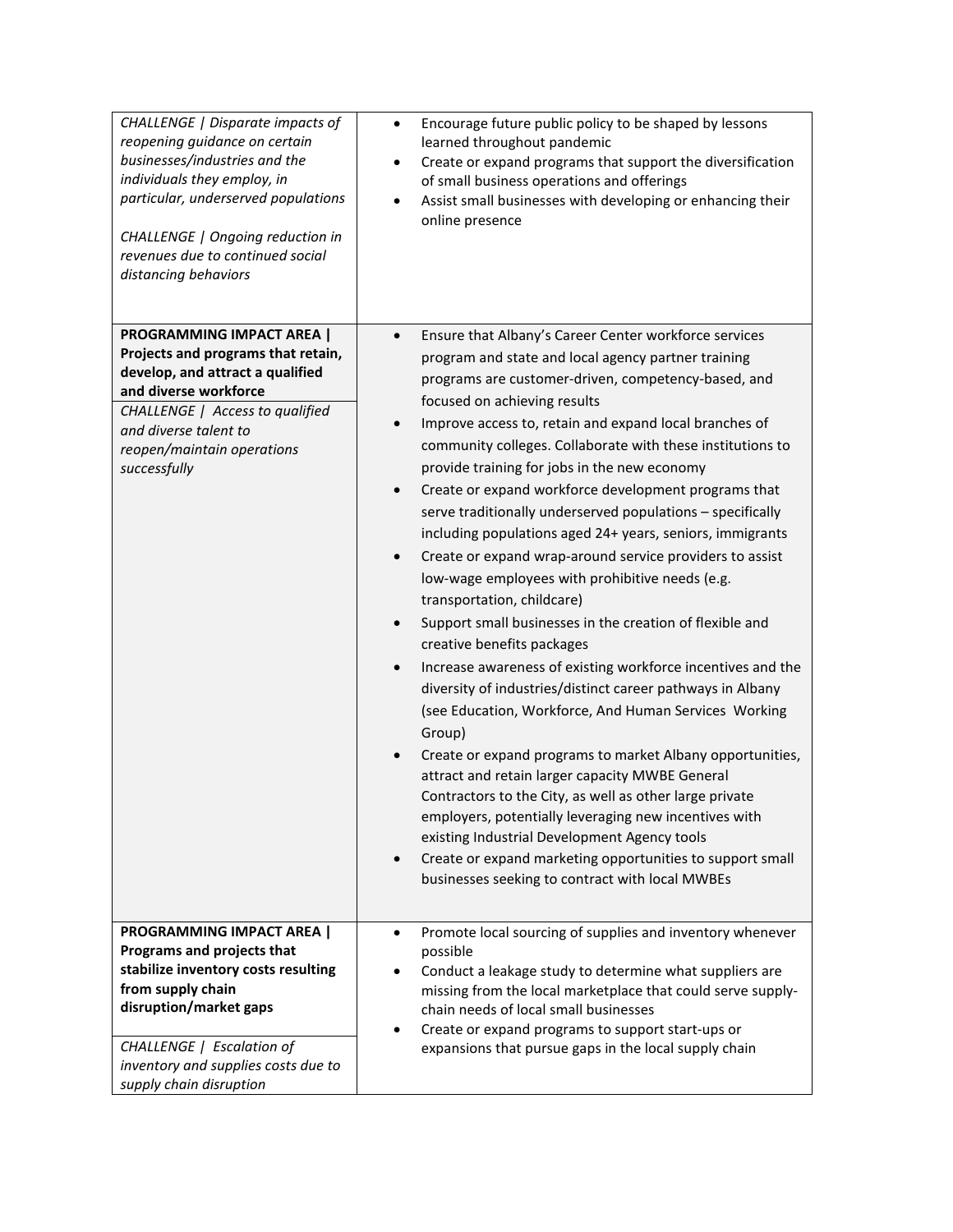| <b>PROGRAMMING IMPACT AREA:</b><br>Programs and projects that<br>encourage use of and spending at<br>local businesses<br>CHALLENGE   Impact of work from<br>home/hybrid schedules on the City's<br>restaurants and retailers                                                                                        | Create or expand of programs to encourage workers to<br>$\bullet$<br>work from the office<br>Create or expand programs to attract commercial office<br>$\bullet$<br>tenants to the City's commercial corridors<br>Create or expand programs that encourage college and<br>$\bullet$<br>university students to explore the City's commercial<br>corridors<br>Create or expand programs providing financial assistance<br>$\bullet$<br>and technical support for marketing and advertising for<br>small businesses or commercial corridors |
|---------------------------------------------------------------------------------------------------------------------------------------------------------------------------------------------------------------------------------------------------------------------------------------------------------------------|------------------------------------------------------------------------------------------------------------------------------------------------------------------------------------------------------------------------------------------------------------------------------------------------------------------------------------------------------------------------------------------------------------------------------------------------------------------------------------------------------------------------------------------|
| <b>PROGRAMMING IMPACT AREA  </b><br>Programs and projects that<br>develop and embrace existing<br>supportive and flexible legislation,<br>regulations, and code<br>CHALLENGE   Expiration/pending<br>expiration of flexible<br>legislation/authorizations that<br>supported small business                          | Create or expand programs that increase the amount of<br>$\bullet$<br>outdoor space available to conduct business<br>Create or expand flexible authorizations for business activity<br>$\bullet$<br>permission (e.g. alcohol to-go sales, hours of operation,<br>flexible parking zones)<br>Support small business initiatives that pivot operations to<br>increase resiliency and diversification                                                                                                                                       |
| <b>PROGRAMMING IMPACT AREA  </b><br>Programs and projects that<br>improve the quality of place in<br>Albany's commercial districts,<br>including gateways and all<br>connecting streets<br>CHALLENGE   Insufficient resources<br>to address gateway and<br>commercial corridor improvements<br>and public amenities | Create or expand programs and projects that invest in<br>$\bullet$<br>wayfinding<br>Create or expand programs for gateway improvement<br>$\bullet$<br>projects in traditionally disadvantaged neighborhoods<br>Create or expand public events and activities that promote<br>foot traffic<br>Investments in pedestrian and other connectivity<br>$\bullet$<br>infrastructure in commercial corridors                                                                                                                                     |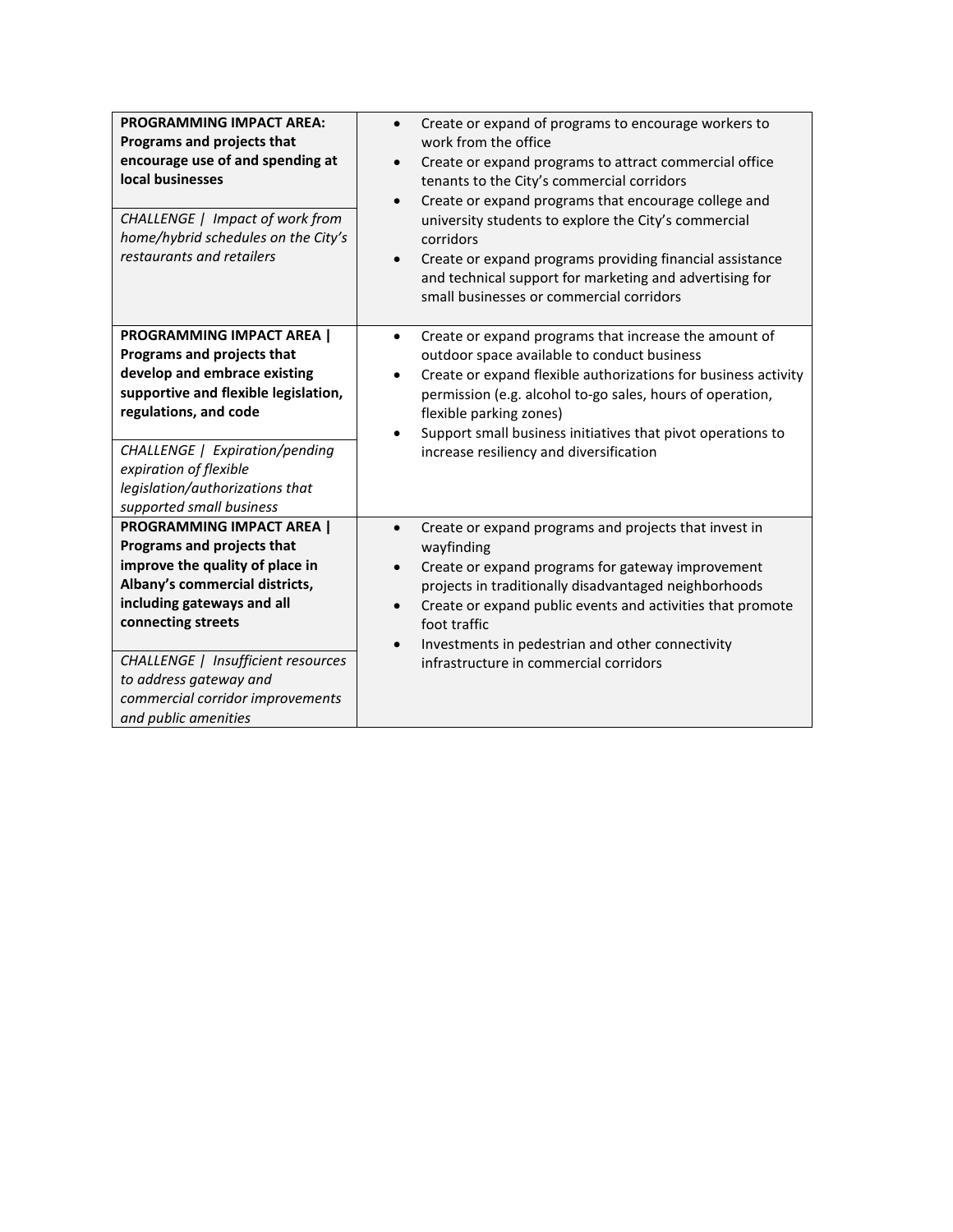| <b>Working Group Sessions Round 2 - Recommendations</b>                                                                                                                                                                                                                                                                                                                                                                                                                                                     |                                                                                                                                                                                                                                                                                                                                                                                                                                                                                                                                                                                                                                                                                                                                                                                                                                                                                                                                                                                                                                                                                                                                                                                                                                                                                                                                                                                                                                                                                                                                                                                                                                               |  |
|-------------------------------------------------------------------------------------------------------------------------------------------------------------------------------------------------------------------------------------------------------------------------------------------------------------------------------------------------------------------------------------------------------------------------------------------------------------------------------------------------------------|-----------------------------------------------------------------------------------------------------------------------------------------------------------------------------------------------------------------------------------------------------------------------------------------------------------------------------------------------------------------------------------------------------------------------------------------------------------------------------------------------------------------------------------------------------------------------------------------------------------------------------------------------------------------------------------------------------------------------------------------------------------------------------------------------------------------------------------------------------------------------------------------------------------------------------------------------------------------------------------------------------------------------------------------------------------------------------------------------------------------------------------------------------------------------------------------------------------------------------------------------------------------------------------------------------------------------------------------------------------------------------------------------------------------------------------------------------------------------------------------------------------------------------------------------------------------------------------------------------------------------------------------------|--|
| Tourism/Travel/Hospitality/Arts Recovery                                                                                                                                                                                                                                                                                                                                                                                                                                                                    |                                                                                                                                                                                                                                                                                                                                                                                                                                                                                                                                                                                                                                                                                                                                                                                                                                                                                                                                                                                                                                                                                                                                                                                                                                                                                                                                                                                                                                                                                                                                                                                                                                               |  |
| <b>Impact Areas</b><br><b>PROGRAMMING IMPACT AREA  </b><br>Programs and projects that<br>provide flexible financial<br>assistance and technical support<br>for hospitality, arts & cultural<br>entities                                                                                                                                                                                                                                                                                                     | Programmatic Examples<br>Create or expand programs to offset initial set-up costs<br>$\bullet$<br>related to upgrading or enhancing organizations' technology<br>infrastructure<br>Provide training and/or technical support to entities<br>$\bullet$<br>developing or expanding an online presence or digital<br>viewing/exhibit platform                                                                                                                                                                                                                                                                                                                                                                                                                                                                                                                                                                                                                                                                                                                                                                                                                                                                                                                                                                                                                                                                                                                                                                                                                                                                                                    |  |
| CHALLENGE   Gaps in<br>digital/virtual/website presence<br>and technical skills for<br>arts/tourism/cultural venues                                                                                                                                                                                                                                                                                                                                                                                         |                                                                                                                                                                                                                                                                                                                                                                                                                                                                                                                                                                                                                                                                                                                                                                                                                                                                                                                                                                                                                                                                                                                                                                                                                                                                                                                                                                                                                                                                                                                                                                                                                                               |  |
| <b>PROGRAMMING IMPACT AREA  </b><br>Programs and projects that<br>increase awareness of and<br>equitable access to existing<br>hospitality, arts & cultural<br>destinations for residents of all<br>ages                                                                                                                                                                                                                                                                                                    | Create or expand existing partnerships between schools and<br>$\bullet$<br>arts and cultural organizations<br>Enhance collaboration and marketing partnerships among local<br>$\bullet$<br>arts and cultural destinations, businesses, and other organizations<br>to coordinate complementary events and programming,<br>implement mutual promotion for events and reach a broader<br>audience, e.g. First Friday, Juneteenth, and similar events                                                                                                                                                                                                                                                                                                                                                                                                                                                                                                                                                                                                                                                                                                                                                                                                                                                                                                                                                                                                                                                                                                                                                                                             |  |
| CHALLENGE   Limited connectivity<br>between arts and schools/youth<br>CHALLENGE   Insufficient resources<br>to provide equitable access for<br>admission charges<br>CHALLENGE   Access to and<br>awareness of resources for<br>arts/tourism/cultural organizations,<br>businesses, and foodways<br><b>CHALLENGE</b>   Limited marketing<br>and advertising budgets and cross-<br>coordination among venues<br>CHALLENGE   Lack of a single<br>public-facing resource for<br>tourism/travel/hospitality/arts | Create or expand programs to offset costs related to<br>$\bullet$<br>reduced/free admission for disadvantaged populations e.g.<br>sponsor another guest/attendee, suggested donations<br>Coordinate efforts for broader information dissemination,<br>$\bullet$<br>program development, marketing resources, and include<br>smaller venues in this outreach<br>Utilize existing attraction campaign(s) such as CapNY and<br>$\bullet$<br>provide support to enhance its reach and impact<br>Expand existing public-facing resource(s) for tourism/travel/<br>$\bullet$<br>hospitality/arts to enable City of Albany-specific<br>entertainment/events/dining/shopping/accommodations/etc.<br>recommendations based on location<br>Create or expand programs that encourage college and<br>$\bullet$<br>university students to explore the City's hospitality, arts and<br>cultural destinations<br>Highlight local organization success stories and best practices<br>$\bullet$<br>Evaluate and modify marketing efforts to better connect<br>$\bullet$<br>initiatives to minorities, e.g. work with community anchors,<br>existing neighborhood associations, and CANA<br>Create additional opportunities for temporary, pop-up arts<br>$\bullet$<br>and cultural programming/initiatives, particularly within<br>traditionally disadvantaged neighborhoods<br>Create new or enhance existing events to achieve more<br>$\bullet$<br>consistency with recurring events/programming<br>Invest in infrastructure necessary for the implementation of<br>$\bullet$<br>successful events/programming in city parks e.g. power and<br>water supply |  |